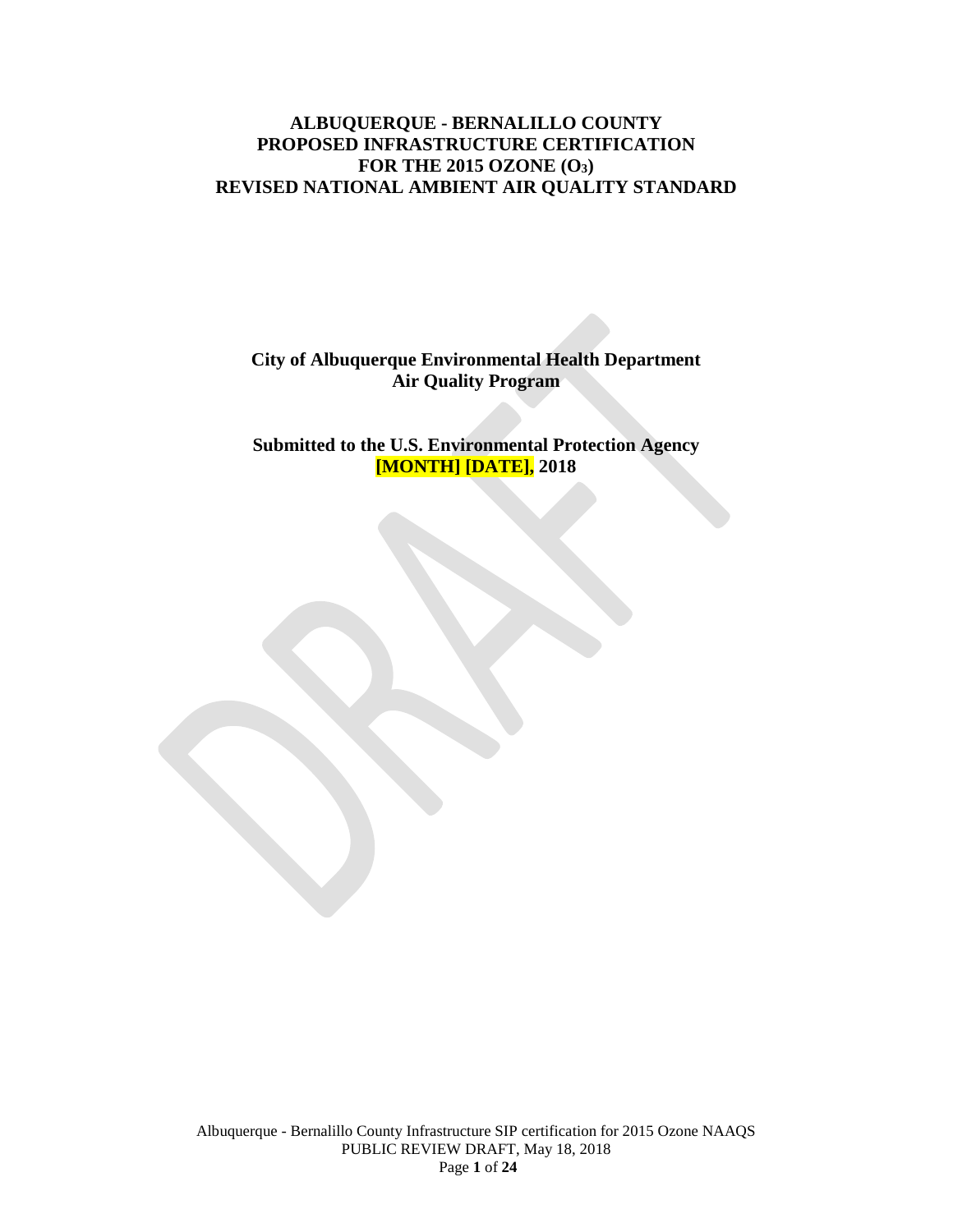## **ACKNOWLEDGEMENTS IN THE PREPARATION OF THIS DOCUMENT**

Ed Merta, Air Quality Regulation Development Coordinator Control Strategies Division, Air Quality Program (AQP) Principal Author, Editor, SIP Submittal

Dario Rocha, Control Strategies Manager, EHD Project Oversight

Air Quality Monitoring and Assurance Section, EHD Air Monitoring and Data Program Information

Regulatory Development Committee, EHD Peer Review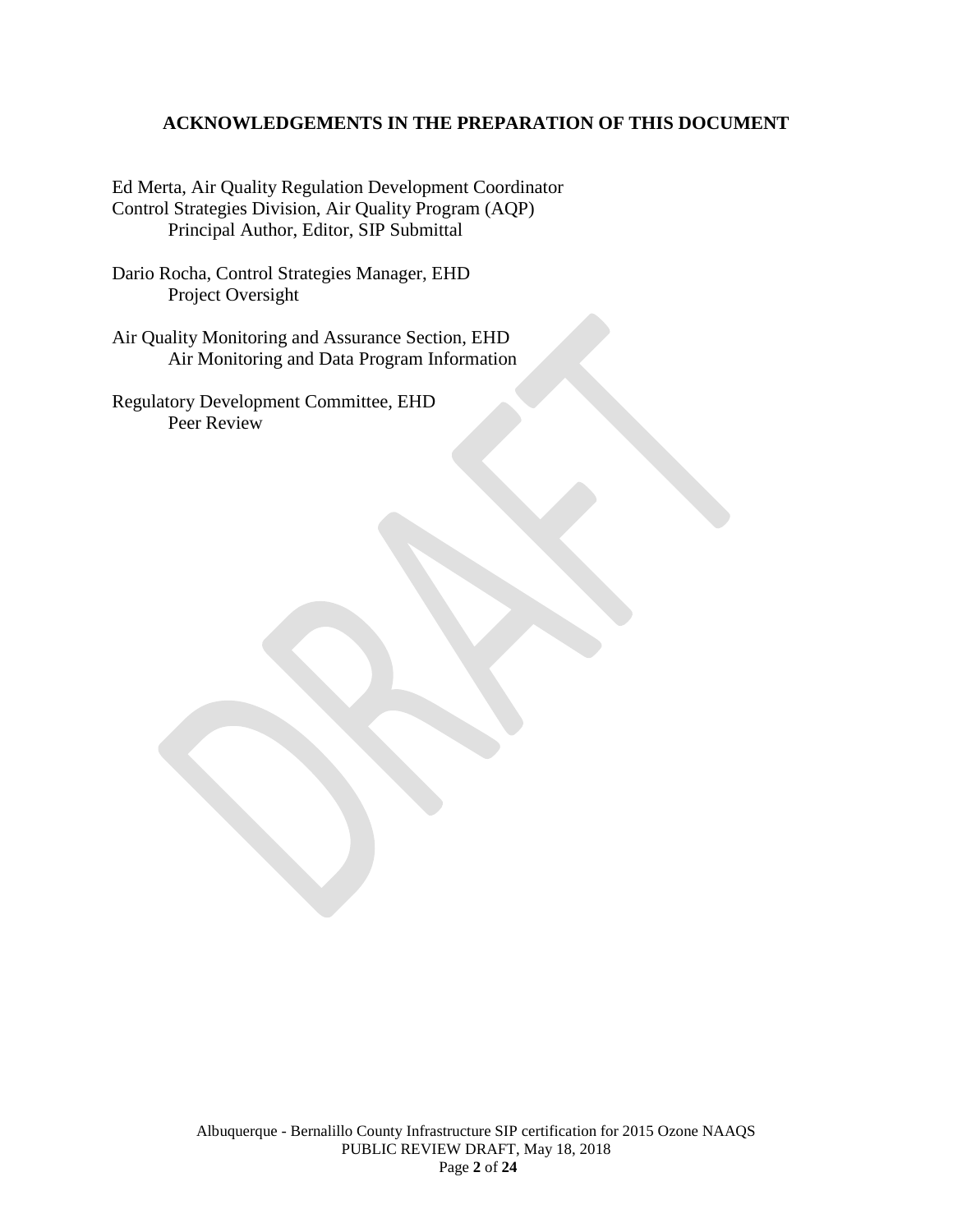# **LIST OF ABBREVIATIONS AND ACRONYMS**

| <b>AAMNP</b>          | Annual Air Monitoring Network Plan                                     |
|-----------------------|------------------------------------------------------------------------|
| <b>AQCA</b>           | New Mexico Air Quality Control Act (also referred to as "Air Act")     |
| <b>AQCB</b>           | Air Quality Control Board (also referred to as "Air Board" or "Board") |
| AQP                   | Air Quality Program                                                    |
| <b>AQS</b>            | Air Quality System                                                     |
| <b>CAA</b>            | Clean Air Act                                                          |
| <b>CFR</b>            | Code of Federal Regulations                                            |
| <b>EHD</b>            | Albuquerque Environmental Health Department                            |
| <b>EPA</b>            | <b>Environmental Protection Agency</b>                                 |
| Fed. Reg.             | <b>Federal Register</b>                                                |
| <b>GHG</b>            | Greenhouse gasses                                                      |
| iSIP                  | <b>Infrastructure State Implementation Plan</b>                        |
| <b>NAAQS</b>          | National Ambient Air Quality Standards                                 |
| NEI                   | <b>National Emissions Inventory</b>                                    |
| <b>NMSA 1978</b>      | <b>New Mexico Statutes Annotated 1978</b>                              |
| <b>NO<sub>x</sub></b> | Oxides of Nitrogen                                                     |
| <b>NM</b>             | New Mexico                                                             |
| <b>NMAC</b>           | New Mexico Administrative Code                                         |
| <b>NMSA</b>           | <b>New Mexico Statutes Annotated</b>                                   |
| <b>NSR</b>            | New Source Review                                                      |
| $O_3$                 | Ozone                                                                  |
| ppm                   | Parts per Million                                                      |
| <b>PSD</b>            | Prevention of Significant Deterioration                                |
| <b>ROA</b>            | Revised Ordinances of the City of Albuquerque                          |
| <b>SIP</b>            | <b>State Implementation Plan</b>                                       |
| <b>SLEIS</b>          | <b>State and Local Emissions Inventory System</b>                      |
| VOC(s)                | Volatile Organic Compound(s)                                           |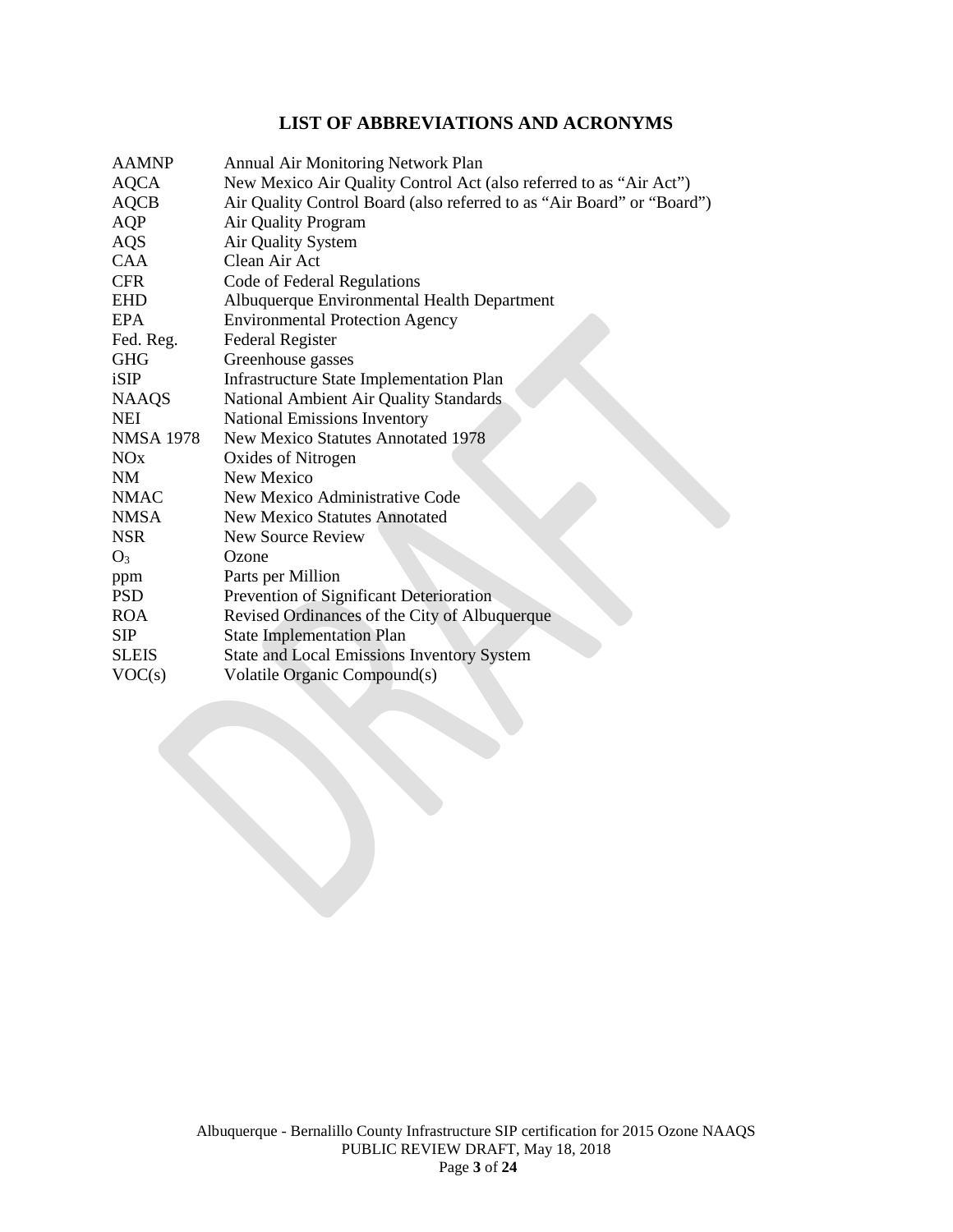#### **Introduction**

A State Implementation Plan (SIP) identifies how the state will attain and maintain the primary and secondary National Ambient Air Quality Standards (NAAQS) under the Clean Air Act (CAA). The SIP contains statutes, regulations, source-specific requirements, non-regulatory items such as plans and inventories and, in some cases, additional requirements promulgated by the U.S. Environmental Protection Agency (EPA). The initial SIPs for states were approved by EPA in  $1972<sup>1</sup>$  $1972<sup>1</sup>$ . A state may revise its SIP with EPA approval as necessary. The federally enforceable SIP for New Mexico (including Albuquerque and Bernalillo County) is compiled in 40 C.F.R. Part 52, Subpart GG, Subsections 1620- 1640.

Sections  $110(a)(1)$  and  $110(a)(2)$  of the CAA require that, within three years of EPA promulgation of a new or revised NAAQS, each State must submit a plan known as an "infrastructure SIP" (iSIP). "Infrastructure," in this context, means the programs, policies, activities, resources and authority by which the state will attain, maintain, and enforce the new NAAQS. The iSIP certification describes these elements in detail.<sup>[2](#page-3-1)</sup> Section 110(a)(1) of the CAA addresses the timing requirement for the submissions of any iSIP elements, while Section 110(a)(2) lists the required elements that comprise the iSIP.

On October 26, 2015, the Administrator of the U.S. Environmental Protection Agency, Gina McCarthy, promulgated a new NAAQS for ozone  $(O_3)$  [referred to in this document as the "2015  $O_3$  NAAQS"], effective December 28, 2015.[3](#page-3-2) Based on its review of the air quality criteria and the NAAQS for O3, EPA made revisions to the primary and secondary  $O_3$  NAAQS in order to provide the requisite protection of public health and welfare. [4](#page-3-3) Specifically, EPA revised the primary (health based) standard from 0.075 ppm to 0.070 ppm to provide increased public health protection against health effects associated with long- and short-term exposures, such as reduced lung function, increased respiratory symptoms and pulmonary inflammation; effects that contribute to emergency department visits or hospital admissions; and mortality.<sup>[5](#page-3-4)</sup> The EPA is retaining the indicator  $(O_3)$ , averaging time (8-hour) and form (annual fourthhighest daily maximum, averaged over 3 years) of the existing standard. This action provides increased protection for children, older adults, and people with asthma or other lung diseases, and other at-risk populations.[6](#page-3-5) The EPA is also revising the level of the secondary standard to 0.070 ppm to provide increased protection against vegetation-related effects on public welfare. The EPA is retaining the indicator  $(O_3)$ , averaging time (8-hour), and form (annual fourth-highest daily maximum, averaged over 3 years) of the existing secondary standard.[7](#page-3-6)

<span id="page-3-4"></span><sup>5</sup> *Id.*

<span id="page-3-5"></span> $6$  *Id.* 

<span id="page-3-6"></span><sup>7</sup> *Id*.

<span id="page-3-0"></span> <sup>1</sup> 37 Fed. Reg. 10,842-10,906 (May 31, 1972)

<span id="page-3-1"></span><sup>2</sup> More information on the SIP process is available at *SIP Status Reports*, EPA,**Error! Hyperlink reference not**  valid. <http://epa.gov/air-quality-implementation-plans/sip-status-reports> (last visited February 28, 2018).

<span id="page-3-2"></span><sup>3</sup> 80 Fed. Reg. 65,292 (Oct. 26, 2015).

<span id="page-3-3"></span><sup>4</sup> 80 Fed. Reg. at 65,294.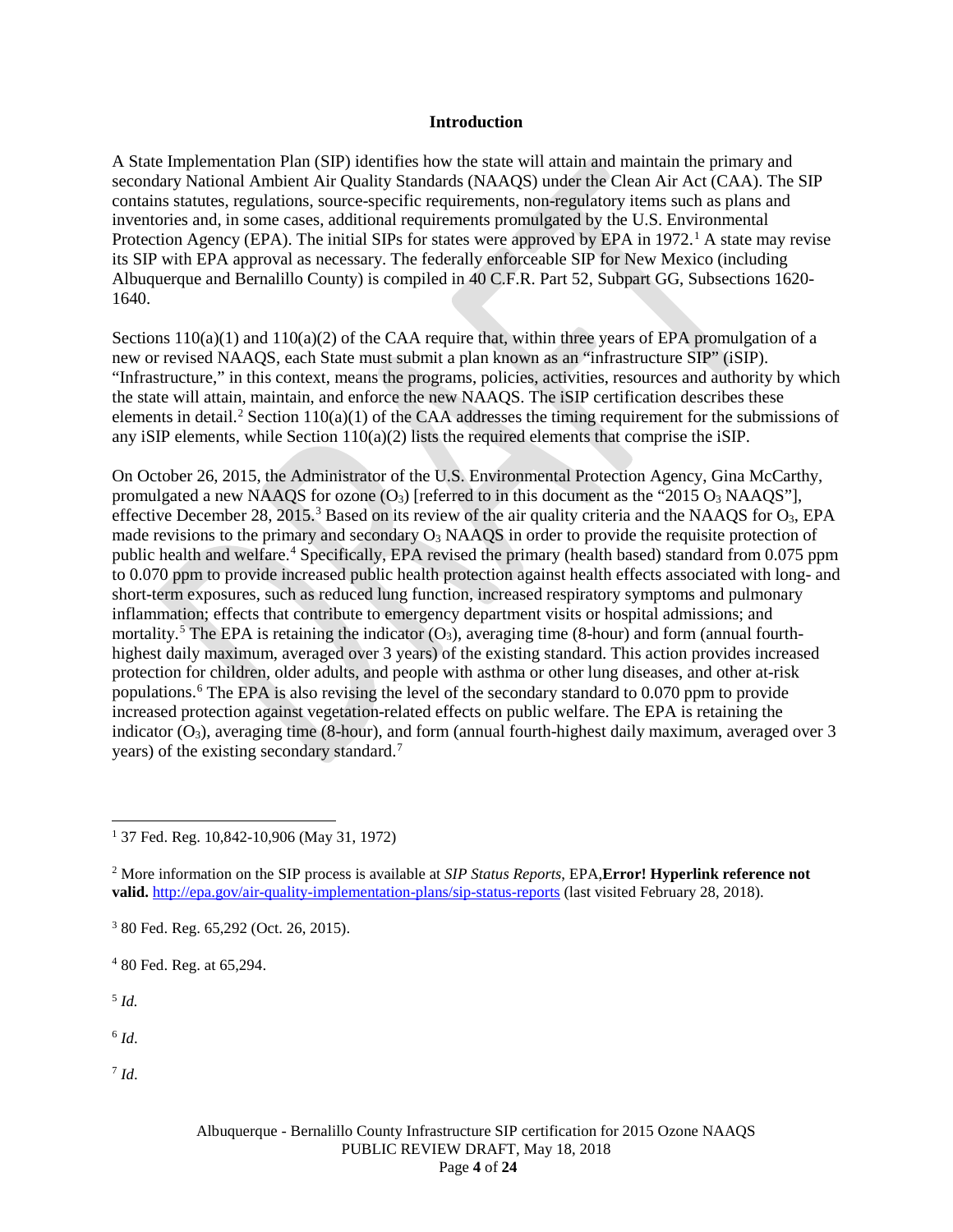Based on ambient monitoring data for Albuquerque and Bernalillo County from 2013 through 2015, EPA designated the Albuquerque - Bernalillo County area as "Attainment/Unclassifiable" under the 2015 primary and secondary O<sub>3</sub> NAAQS.<sup>[8](#page-4-0)</sup> As stated by EPA, "areas designated 'Attainment/Unclassifiable' are not measuring or contributing to a violation of the standards.["9](#page-4-1) Albuquerque - Bernalillo County will continue to provide ambient air quality monitoring data to EPA as required under the Clean Air Act and its implementing regulations.[10](#page-4-2)

Albuquerque-Bernalillo County has not yet incorporated the  $2015 O<sub>3</sub>$  NAAOS into the regulations implementing the CAA.[11](#page-4-3) It plans to do so in a future rule-making. Until that time, the NAAQS as codified in the Code of Federal Regulations can be implemented and maintained in Albuquerque and Bernalillo County. [12](#page-4-4)

The main body of this document, below, outlines the requirements of Sections  $110(a)(2)(A)$  through (M) of the CAA [codified at U.S.C. 42 § 7410, *State Implementation Plans For National Primary And Secondary Ambient Air Quality Standards*] and addresses how Albuquerque-Bernalillo County, New Mexico will implement, maintain and enforce the  $2015 O<sub>3</sub>$  NAAQS, using existing programs and legal authorities.

Legislative authority for Albuquerque-Bernalillo County's air quality program is codified in the New Mexico Air Quality Control Act (Air Act), Chapter 74, *Environmental Improvement*, Article 2, *Air Pollution*, of the New Mexico Statutes Annotated 1978 (NMSA 1978). Section 4 of this statute authorizes the creation of a "local authority" by a New Mexico county or municipality meeting certain criteria if the county or municipality adopts an ordinance providing for the local administration and enforcement of the Air Act. Albuquerque and Bernalillo County meet these statutory criteria as a joint local authority. The City of Albuquerque and Bernalillo County each adopted parallel ordinances by which they accepted the authority delegated by the Air Act, established the Joint Air Quality Control Board (Air Board), and specified that the Air Board shall adopt regulations consistent with the Air Act and shall adopt a plan for the regulation, control, prevention or abatement of air pollution throughout Bernalillo County. These parallel ordinances provide that the Albuquerque Environmental Health Department (EHD) is the administrative agency of the Air Board. The Air Quality Program is part of the Environmental Health Department. The Albuquerque and Bernalillo County ordinances are codified at Revised Ordinances of

<span id="page-4-0"></span>8 <sup>82</sup> Fed. Reg. 54,263 (Nov. 16, 2017).

<span id="page-4-1"></span><sup>9</sup> Letter from Anne L. Idsal, Administrator of EPA Region 6, to Susana Martinez, Governor of New Mexico, December 20, 2017 (designating Albuquerque - Bernalillo County as "Attainment/Unclassifiable" for purposes of 2015 O3 NAAQS).

<span id="page-4-2"></span><sup>10</sup> For more details on EPA's air quality designation process, see the Federal Register publication of EPA's initial round of designations under the 2015  $O_3$  NAAQS, 82 Fed. Reg. 54,232 - 54,235 and 54,263 (Nov. 16, 2017).

### <span id="page-4-3"></span><sup>11</sup> 20.11.8 NMAC, *Ambient Air Quality Standards*.

<span id="page-4-4"></span><sup>12</sup> The codification of the New Mexico State Implementation Plan in the Code of Federal Regulations cites the following: "[a] letter dated May 25, 1988, from the NMEID General Counsel to EPA's Region 6 Air Programs Chief indicating that the State of New Mexico has sufficient authority to enforce the NAAQS without adopting the Federal NAAQS as State standards."  $40 \text{ CFR } \S$  52.1640(c)(41)(ii)(A).

> Albuquerque - Bernalillo County Infrastructure SIP certification for 2015 Ozone NAAQS PUBLIC REVIEW DRAFT, May 18, 2018 Page **5** of **24**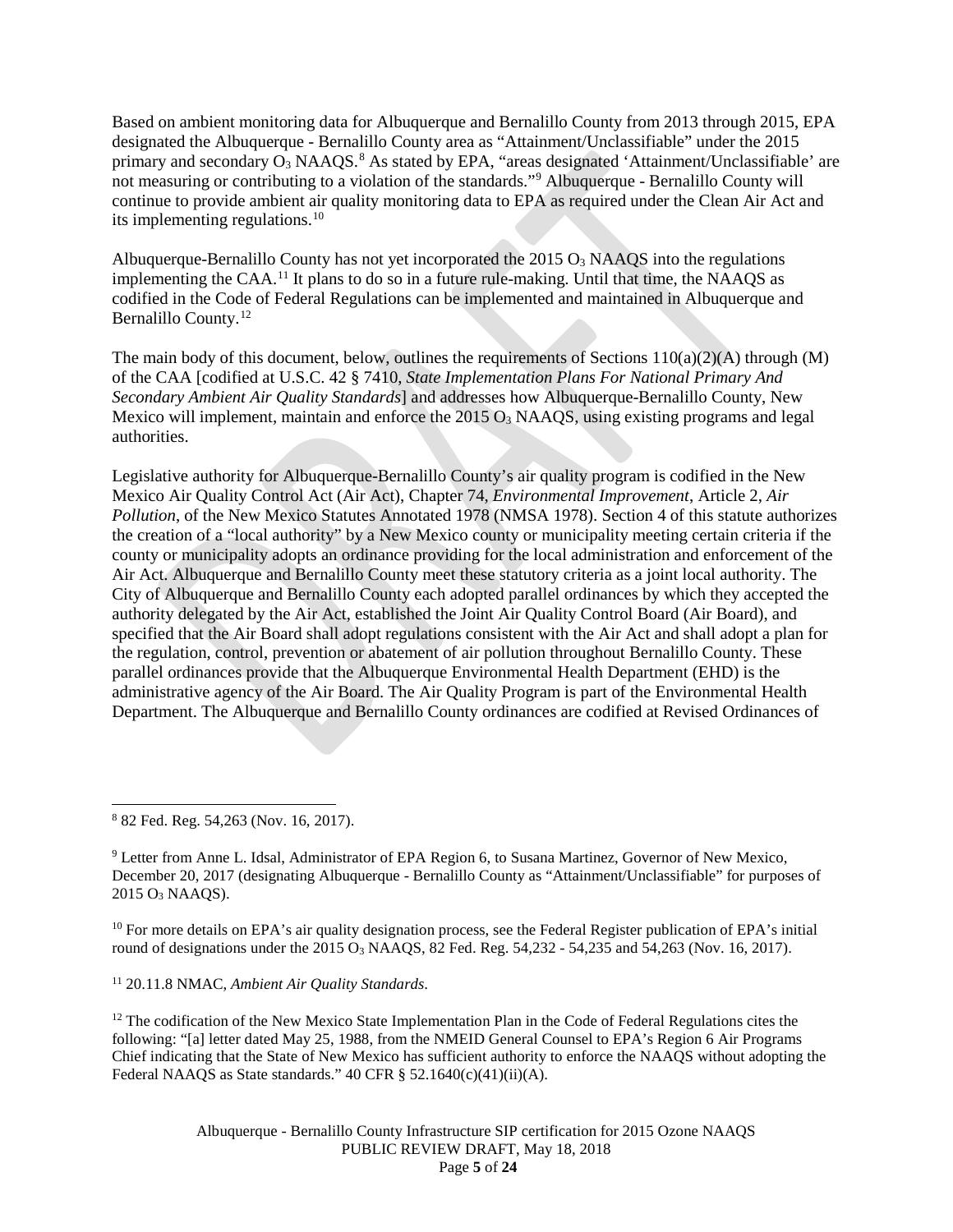the City of Albuquerque (ROA) Sections 9-5-1 to -99 and Bernalillo County Code of Ordinances (Bern. Code.) Ch. 30, Art. II, Sections 30-31 to -47. [13](#page-5-0)

At the time of submittal of this iSIP certification to EPA, Albuquerque – Bernalillo County has already submitted the following proposed SIP revisions to EPA and is awaiting EPA action.

- Proposed revisions to 20.11.49 NMAC, *Excess Emissions*, in response to EPA finding of substantial inadequacy under the Clean Air Act for startup, shutdown, and malfunction SIP provisions of 45 state and local jurisdictions.<sup>[14](#page-5-1)</sup>
- Proposed revisions to 20.11.41 NMAC, *Construction Permits*, in response to EPA conditional approval of a 2013 SIP submittal to EPA.[15](#page-5-2)
- New regulation proposed for incorporation into the SIP, 20.11.39 NMAC, *Permit Waivers and Air Quality Notifications for Certain Source Categories*, along with a related amendment to 20.11.41 NMAC, *Construction Permits*. This amendment to 20.11.41 NMAC is unrelated to the SIP submittal listed above in response to EPA conditional approval of 20.11.41 NMAC.<sup>[16](#page-5-3)</sup>

In addition, Albuquerque – Bernalillo County has submitted to EPA a request to update its delegated authority to implement and enforce New Source Performance Standards under Section 111 of the CAA and National Emissions Standards for Hazardous Air Pollutants under Section 112 of the EPA.[17](#page-5-4)

<span id="page-5-2"></span><sup>15</sup> Letter from Butch Tongate, New Mexico Environment Secretary, to Ron Curry, EPA Region 6 Administrator (January 18, 2018) (responding to EPA conditional approval of 20.11.41 NMAC). For EPA conditional approval of 20.11.41 NMAC, see 82 Fed. Reg. 29,421 (June 29, 2018).

<span id="page-5-3"></span><sup>16</sup> Letter from Butch Tongate, New Mexico Environment Secretary, to Ron Curry, EPA Region 6 Administrator (January 18, 2018) (proposing SIP revision in form of new 20.11.39 NMAC and related amendment to 20.11.41 NMAC, both unrelated to the submittal responding to EPA conditional approval of 20.11.41 NMAC on June 29, 2018).

<span id="page-5-4"></span><sup>17</sup> Letter from Mary Lou Leonard, EHD Director, to Ron Curry, EPA Region 6 Administrator (May 24, 2017) (requesting update to delegated authority under CAA §§ 111 and 112). This letter noted that on April 12, 2017, the Air Board adopted amendments to 20.11.63 NMAC, *New Source Performance Standards* and 20.11.64 NMAC, *Emission Standards for Hazardous Air Pollutants*. With certain exceptions specified in the regulations, these amendments incorporated by reference federal standards under CAA § 111 as codified at 40 CFR, Part 60, as of January 23, 2017 and under CAA § 112 as codified at 40 CFR, Parts 61 and 63. 20.11.63 NMAC and 20.11.64 NMAC are incorporated into the New Mexico SIP as codified at 40 CFR § 52.1620.

> Albuquerque - Bernalillo County Infrastructure SIP certification for 2015 Ozone NAAQS PUBLIC REVIEW DRAFT, May 18, 2018 Page **6** of **24**

<span id="page-5-0"></span><sup>&</sup>lt;sup>13</sup> This infrastructure SIP uses the terms "Air Quality Program" and "EHD" as a shorthand reference for the longer term "City of Albuquerque, Environmental Health Department, Air Quality Program." In all instances of such usage, the terms "Air Quality Program" and "EHD" refer to the organizational unit within the Environmental Health Department (i.e. the "air agency," "Department," or "EHD", 20.11.1.7 NMAC, *General Provisions*; or the "local agency", NMSA 1978 § 74-2-5.1) that carries out air quality regulation duties and powers of the Department under the legal authorities discussed in the above paragraph.

<span id="page-5-1"></span><sup>&</sup>lt;sup>14</sup> Letter from Butch Tongate, New Mexico Environment Secretary, to Ron Curry, EPA Region 6 Administrator (October 17, 2016) (submitting proposed SIP revisions for 20.11.49 NMAC to EPA). *See also* 80 Fed. Reg.33,840 (June 12, 2015) (EPA finding of substantial inadequacy for 20.11.49 NMAC SIP provisions and SIP elements of other jurisdictions).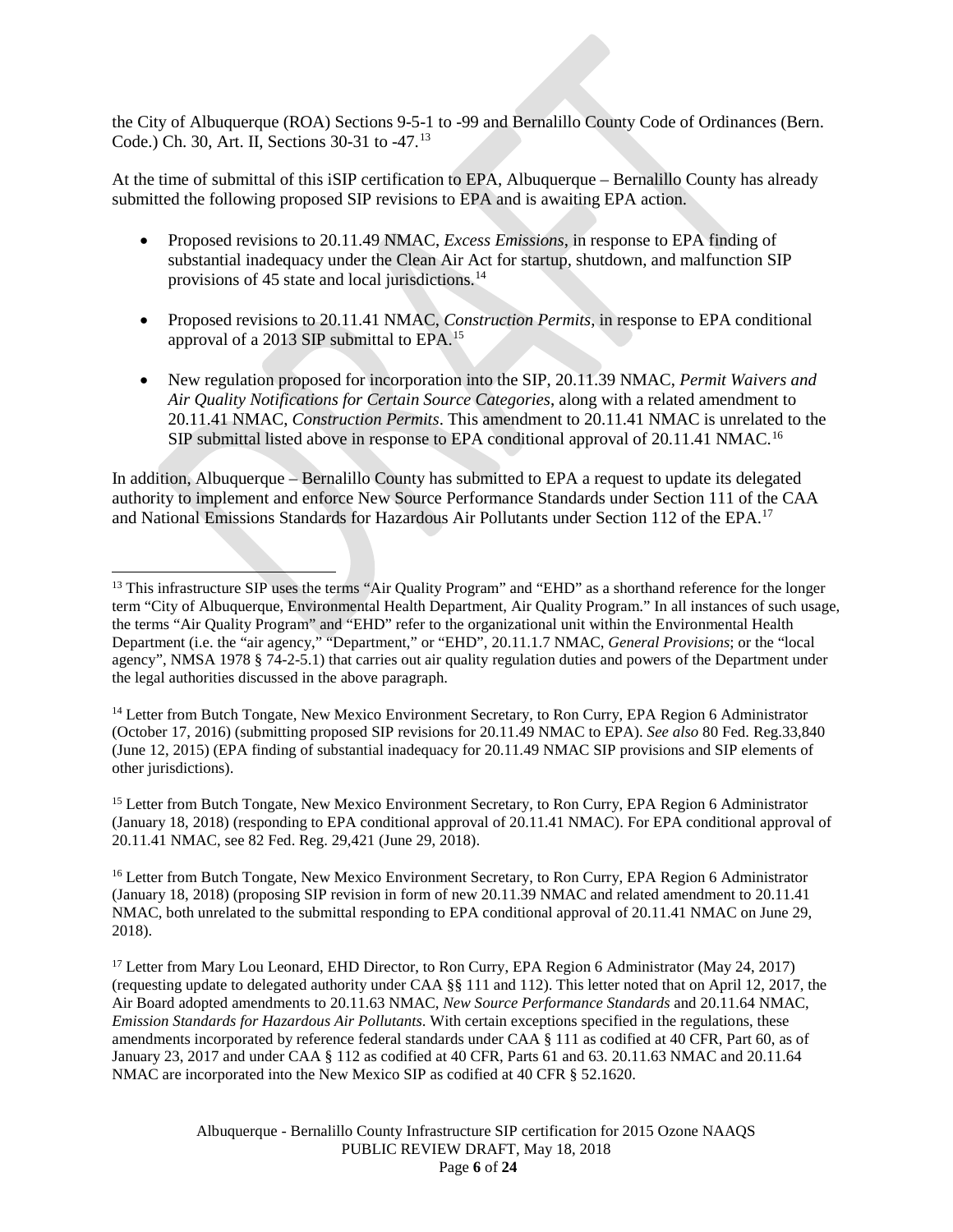The above submittals are discussed as appropriate in the main body of this document.

Albuquerque – Bernalillo County submits this document to EPA as certification that its previous SIP submittals meet the infrastructure requirements of Section  $110(a)(1)$  and (2) of the CAA as they relate to the 2015 ozone NAAQS. EPA has either approved these previous submittals or is reviewing them for potential approval. Thus, this submittal does not provide any new legal authorities for proposed inclusion in the SIP.

## **Albuquerque-Bernalillo County 110(a)(2) Required SIP Elements for Ozone**

The table below displays requirements in specific sections of the Clean Air Act and then describes how Albuquerque – Bernalillo County meets those requirements.

| <b>SECTION</b>      | Include enforceable emission limitations and other control measures, means, or     |
|---------------------|------------------------------------------------------------------------------------|
| $110(a)(2)(A)^{18}$ | techniques (including economic incentives such as fees, marketable permits, and    |
|                     | auctions or emissions rights), as well as schedules and timetables for compliance, |
|                     | as may be necessary or appropriate to meet the applicable requirements of this     |
|                     | Act.                                                                               |

Control measures generally. Albuquerque – Bernalillo County's existing air quality regulatory structure provides for sufficient control measures to implement and enforce the  $2015 O<sub>3</sub>$  NAAOS. Albuquerque-Bernalillo County's enforceable emission limitations and other control measures are authorized by the Air Act, NMSA 1978, §§ 74-2-1 to -17, together with the Albuquerque Joint Air Quality Control Board Ordinance, ROA §§ 9-5-1-1 to -99 and the parallel Bernalillo County Joint Air Quality Control Board Ordinance, §§ 30-31 to -47 [collectively referred to as the "Air Act and Ordinances"]. The Air Act and Ordinances authorized creation of the Albuquerque-Bernalillo County Joint Air Quality Control Board and the Air Quality Program of the City of Albuquerque Environmental Health Department.<sup>[19](#page-6-1)</sup> The Air Act and Ordinances empower the Air Board to adopt, promulgate, publish, amend and repeal regulations consistent with the Air Act to attain and maintain NAAQS and prevent or abate air pollution.[20](#page-6-2) The Air Act and Ordinances also serve as the legal basis for establishment of the City of Albuquerque Environmental Health Department as the air pollution control agency for Albuquerque-Bernalillo County and administrative agency of the Air Board, with authority to enforce the air quality regulations of the Board.<sup>[21](#page-6-3)</sup>

The City of Albuquerque and Bernalillo County adopted parallel ordinances by which they accepted the authority delegated by the Air Act, established the Air Board, and specified that the board shall adopt regulations consistent with the Air Act and adopt a plan for the regulation, control, prevention or

<span id="page-6-0"></span><sup>&</sup>lt;sup>18</sup> This iSIP report is divided into "elements," each addressing requirements under a specific provision of the CAA. This element addresses the requirements of CAA  $\S$  110(a)(2)(A), and thus may be referred to as "Element A" of the iSIP. Other portions of this iSIP use the same naming convention for individual iSIP elements.

<span id="page-6-1"></span><sup>19</sup> NMSA 1978 § 74-2-4; ROA §§ 9-5-1-3 to -4; Bern. Code §§ 30-32 to -33.

<span id="page-6-2"></span><sup>20</sup> NMSA 1978 § 74-2-5; ROA § 9-5-1-4; Bern. Code § 30-33.

<span id="page-6-3"></span><sup>21</sup> NMSA 1978, § 74-2-5.1; ROA § 9-5-1-5; Bern. Code § 30-34.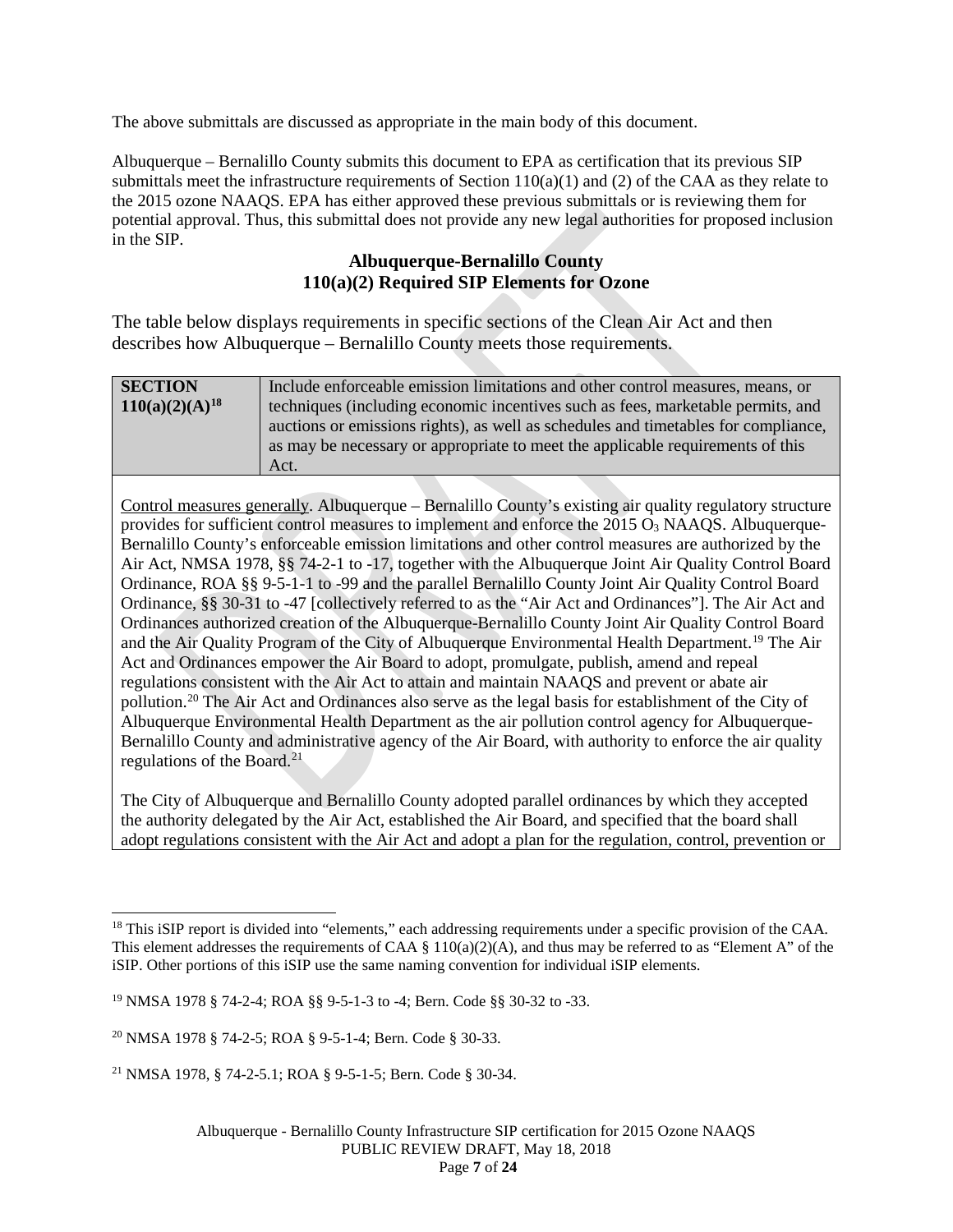abatement of air pollution.<sup>[22](#page-7-0)</sup> For additional discussion of these ordinances and their role in satisfying EPA requirements for the New Mexico SIP, see Element E(ii) of this iSIP certification.

The regulations authorized by the Air Act and Ordinances and duly adopted by the Air Board are codified at 20.11 New Mexico Administrative Code (NMAC). The Air Board has promulgated rules that limit the formation of  $O_3$  by limiting the precursors that contribute to its formation. In addition, the Air Board has promulgated rules to control emissions of other criteria pollutants, including rules providing for emission limitations and standards, permits, fees, market-based control techniques, and compliance schedules. These rules include the following provisions applicable to implementation of any NAAQS, including  $O_3$ , as well as control of  $O_3$  precursors [such as Oxides of Nitrogen (NOx)and Volatile Organic Compounds (VOCs)]:

20.11.1 NMAC, *General Provisions* 20.11.2 NMAC, *Fees* 20.11.3 NMAC, *Transportation Conformity* 20.11.4 NMAC, *General Conformity* 20.11.5 NMAC, *Visible Air Contaminants* 20.11.6 NMAC, *Emergency Action Plan* 20.11.7 NMAC, *Variance Procedure* 20.11.8 NMAC, *Ambient Air Quality Standards* 20.11.20 NMAC, *Fugitive Dust Control* 20.11.21 NMAC, *Open Burning* 20.11.22 NMAC, *Woodburning* 20.11.39 NMAC, *Permit Waivers and Air Quality Notifications for Certain Source Categories* 20.11.40 NMAC, *Source Registration* 20.11.41 NMAC, *Construction Permits* 20.11.43 NMAC, *Stack Height Requirements* 20.11.46 NMAC, *Sulfur Dioxide Emissions Inventory Requirements; Western Backstop Sulfur Dioxide Trading Program* 20.11.47 NMAC, *Emissions Inventory Requirements* 20.11.49 NMAC, *Excess Emissions* 20.11.60 NMAC, *Permitting in Nonattainment Areas* 20.11.61 NMAC, *Prevention of Significant Deterioration* 20.11.63 NMAC, *New Source Performance Standards for Stationary Sources* 20.11.64 NMAC, *Emission Standards for Hazardous Air Pollutants for Stationary Sources* 20.11.65 NMAC, *Volatile Organic Compounds* 20.11.66 NMAC, *Process Equipment* 20.11.67 NMAC, *Equipment, Emissions, Limitations* 20.11.68 NMAC, *Incinerators and Crematories* 20.11.90 NMAC, *Source Surveillance; Administration and Enforcement* 20.11.100 NMAC, *Motor Vehicle Inspection - Decentralized*[23](#page-7-1) 20.11.102 NMAC, *Oxygenated Fuels* 20.11.103 NMAC, *Motor Vehicle Visible Emissions*

<span id="page-7-0"></span> <sup>22</sup> ROA §§ 9-5-1-1 to -99 and Bern. Code §§ 30-31 to -47.

<span id="page-7-1"></span> $^{23}$  Albuquerque – Bernalillo County has also adopted another regulation for motor vehicle inspections that is not in the SIP: 20.11.101 NMAC, *Motor Vehicle Inspection – Centralized*, which states that its objective is control of carbon monoxide and hydrocarbons.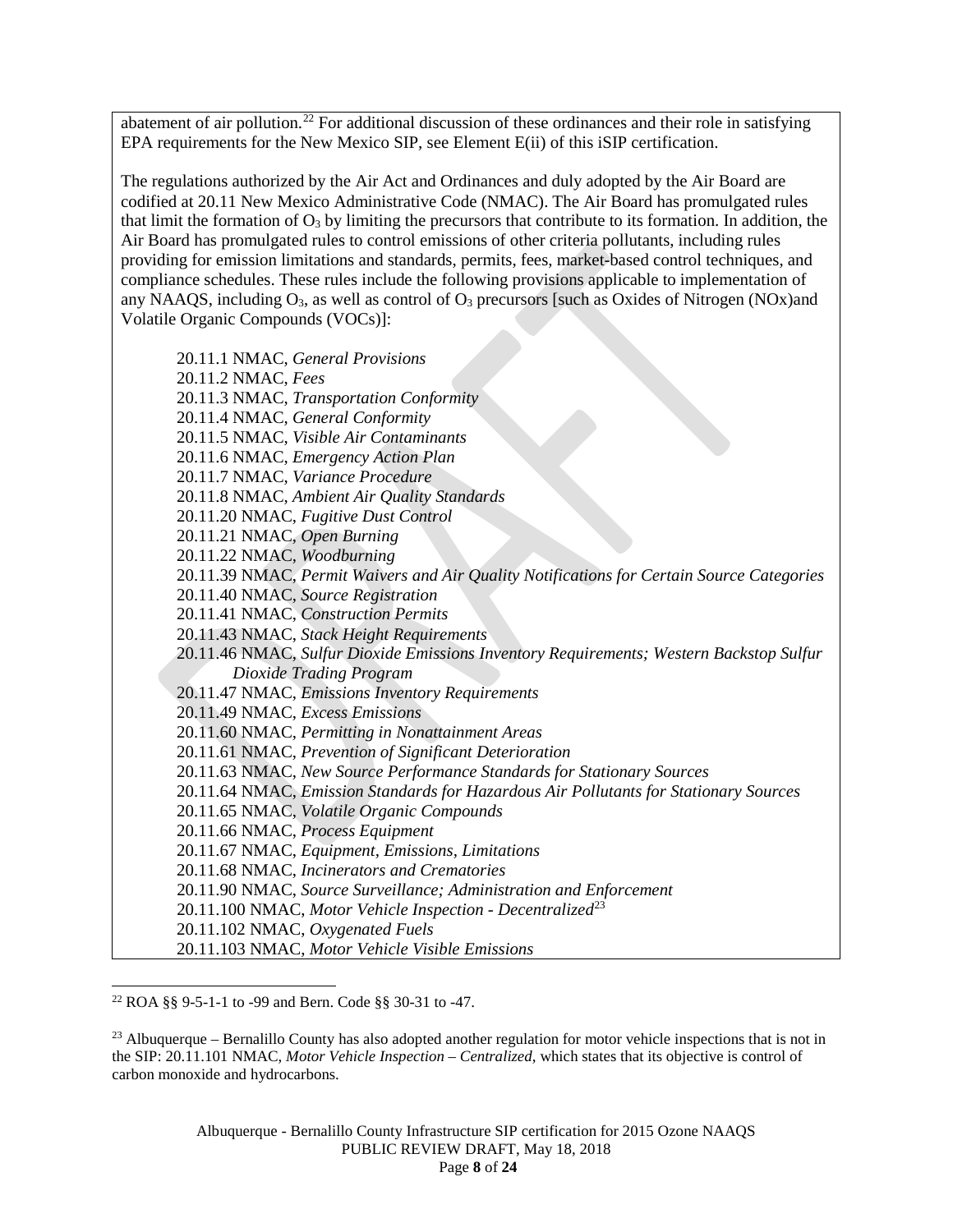The record of EPA's approval of specific New Mexico statutes, local ordinances, local regulations, and other enforceable documents into the New Mexico SIP is available at 40 CFR Part 52, Subpart GG, Sections 1620-1640.

Albuquerque-Bernalillo County has submitted certain proposed revisions to permitting provisions of its SIP to EPA and is awaiting EPA action on these proposals.<sup>[24](#page-8-0)</sup> If such approval should be granted, the Albuquerque-Bernalillo County portion of the New Mexico SIP would be updated accordingly. Aside from these proposed revisions, EHD has an EPA-approved air permitting program with related control strategies for both major and minor sources, thus creating an EPA approved process for implementing applicable CAA requirements in the source's permit.[25](#page-8-1)

Startup, shutdown and malfunction (SSM); affirmative defenses and director's discretion. On May 22, 2015, EPA published notice of a "SIP call," finding the SSM provisions of SIPs for 45 statewide and local jurisdictions substantially inadequate to meet Clean Air Act requirements.<sup>[26](#page-8-2)</sup> Albuquerque -Bernalillo County was one of those jurisdictions.<sup>[27](#page-8-3)</sup> The SIP call found the affirmative defense provisions of 20.11.49 NMAC, *Excess Emissions*, substantially inadequate to meet Clean Air Act requirements. In response to the SIP call, the Air Board adopted amendments to 20.11.49 NMAC to remove affirmative defenses from the regulation and replace them with enforcement discretion provisions. The Air Board adopted these amendments based on a rulemaking petition from EHD, which crafted the amendments to meet all requirements specified by EPA in the SIP call for amendments that would be sufficient to meet CAA obligations. As recommended by EPA, Albuquerque-Bernalillo County's SIP submittal to EPA on the proposed amendments also requested that 20.11.49 NMAC be withdrawn entirely from the New Mexico SIP. The submittal was sent to EPA for approval on October 17, 2016.<sup>[28](#page-8-4)</sup>

| <b>SECTION</b> | Provide for establishment and operation of appropriate devices, methods,       |
|----------------|--------------------------------------------------------------------------------|
| 110(a)(2)(B)   | systems, and procedures necessary to (i) monitor, compile, and analyze data on |
|                | ambient air quality; and (ii) upon request, make such data available to the    |
|                | Administrator.                                                                 |
|                |                                                                                |

<span id="page-8-0"></span> $24$  As noted on page 6 of this iSIP certification, Albuquerque-Bernalillo County has submitted SIP revisions applying to the following regulations and is awaiting EPA approval: 20.11.39, 20.11.41, and 20.11.49 NMAC. Also as noted on page 6 of this iSIP certification, EHD has requested an EPA update of its delegated authority to implement and enforce federal standards under Sections 111 and 112 of the CAA, which are incorporated by reference in 20.11.63 and 20.11.64 NMAC.

<span id="page-8-1"></span> $25$  40 CFR Part 52, Subpart GG, Section 1620(c)

<span id="page-8-2"></span><sup>26</sup> 80 Fed. Reg. 33,840 (June 12, 2015).

<span id="page-8-3"></span><sup>27</sup> 80 Fed. Reg. 33,840, 33,968 (June 12, 2015) (finding affirmative defense provisions of 20.11.49 NMAC, *Excess Emissions*, substantially inadequate to meet CAA requirements).

<span id="page-8-4"></span><sup>&</sup>lt;sup>28</sup> Letter from Butch Tongate, New Mexico Environment Department Cabinet Secretary, to Ron Curry, Administrator of EPA Region 6, October 17, 2016 (submitting proposed revision to the SIP addressing requirements of the EPA SIP Call on excess emissions during periods of startup, shutdown, and malfunction).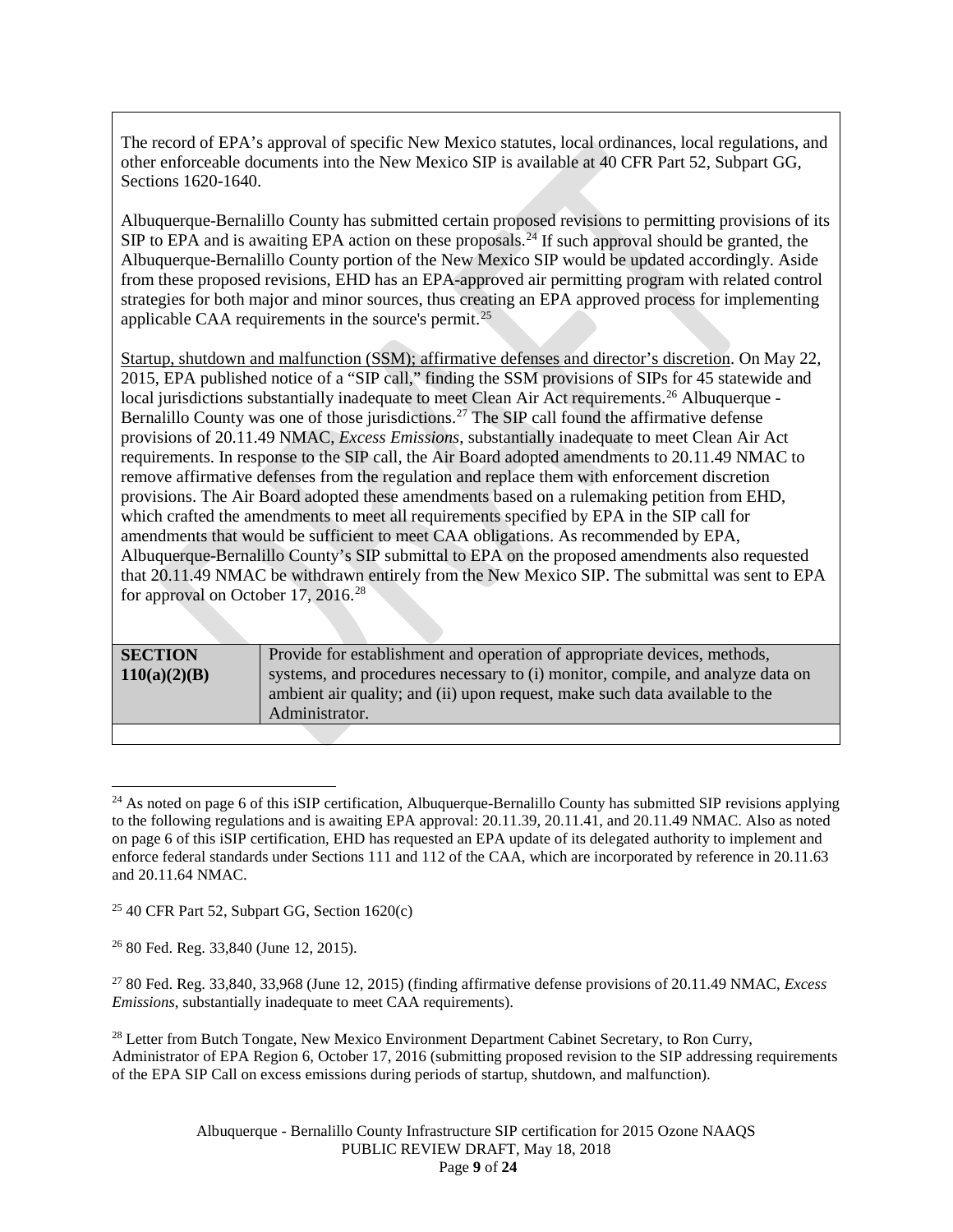EHD is authorized to conduct monitoring of ambient air quality: "[T]he local agency . . . shall develop facts and make investigations consistent with the [state] Air Quality Control Act."[29](#page-9-0) The act of monitoring is one process by which EHD's Air Quality Program "develop[s] facts and makes investigations" of Bernalillo County air quality. Thus, the Air Act and Ordinances authorize EHD to conduct its monitoring program.

Monitoring is also mandated by EPA regulations. Therefore, under both state statute and federal regulations, EHD has the obligation and authority to monitor air quality for  $O<sub>3</sub>$  at appropriate locations in accordance with EPA's ambient air quality monitoring network requirements, 40 CFR Parts 53 ("Ambient Air Monitoring Reference and Equivalent Methods") and 58 ("Ambient Air Quality Surveillance"). EHD's monitoring program implements the following specific federal regulatory requirements:

- providing for submission of data to EPA's Air Quality System in a timely manner<sup>[30](#page-9-1)</sup>;
- providing EPA with annual monitoring network plans<sup>[31](#page-9-2)</sup>; and
- obtaining EPA's approval of any planned changes to monitoring sites or to the network plan.<sup>[32](#page-9-3)</sup>

Pursuant to the above authority, EHD maintains a monitoring network throughout Bernalillo County to assess ambient concentrations for all of the NAAQS, including O3. All monitors are subjected to the quality assurance requirements of 40 CFR Part 58, Appendix A. Monitors are located at sites that have met the minimum siting requirements of Part 58, Appendix E. All data is submitted to EPA's Air Quality System (AQS) in accordance with the schedule prescribed by 40 CFR Part 58.

As part of its responsibility for maintaining the monitoring network, EHD submits an *Annual Air Monitoring Network Plan* (AAMNP) for EPA review. [33](#page-9-4) This document describes how EHD has complied with monitoring requirements and explains any proposed changes. EHD submitted its 2017 AAMNP on July 1, 2017 and received notification of EPA approval on October 3, 2017.<sup>[34](#page-9-5)</sup> Ambient air quality data reported in the 2017 and 2018 AAMNP showed  $\overline{O}_3$  levels at the following levels at three different monitoring sites. $35$ 

<span id="page-9-1"></span> $30\,40$  CFR § 58.16 ("Data submittal and archiving requirements").

<span id="page-9-2"></span><sup>31</sup> 40 CFR § 58.10 ("Annual monitoring network plan and periodic network assessment").

<span id="page-9-3"></span> $32$  40 CFR § 58.14 ("System modification").

<span id="page-9-4"></span><sup>33</sup> 40 CFR § 58.10.

<span id="page-9-5"></span><sup>34</sup> Letter from Guy R. Donaldson, Associate Director for Air Multimedia Division, EPA Region 6, to Danny Nevarez, Deputy Director, Albuquerque Environmental Health Department (October 3, 2017).

<span id="page-9-6"></span><sup>35</sup> Albuquerque Environmental Health Department, Air Quality Program, Ambient Air Monitoring Section, 2017 Annual Network Review for Ambient Air Monitoring, p. 8 and 2018 Annual Network Review for Ambient Air Monitoring, p. 9. The 2018 document is in the process of being submitted to EPA.

> Albuquerque - Bernalillo County Infrastructure SIP certification for 2015 Ozone NAAQS PUBLIC REVIEW DRAFT, May 18, 2018 Page **10** of **24**

<span id="page-9-0"></span><sup>&</sup>lt;sup>29</sup> NMSA 1978, § 74-2-5.1(B). See also the equivalent provisions in ROA § 9-5-1-5(B) and Bern. Code § 30-34(b).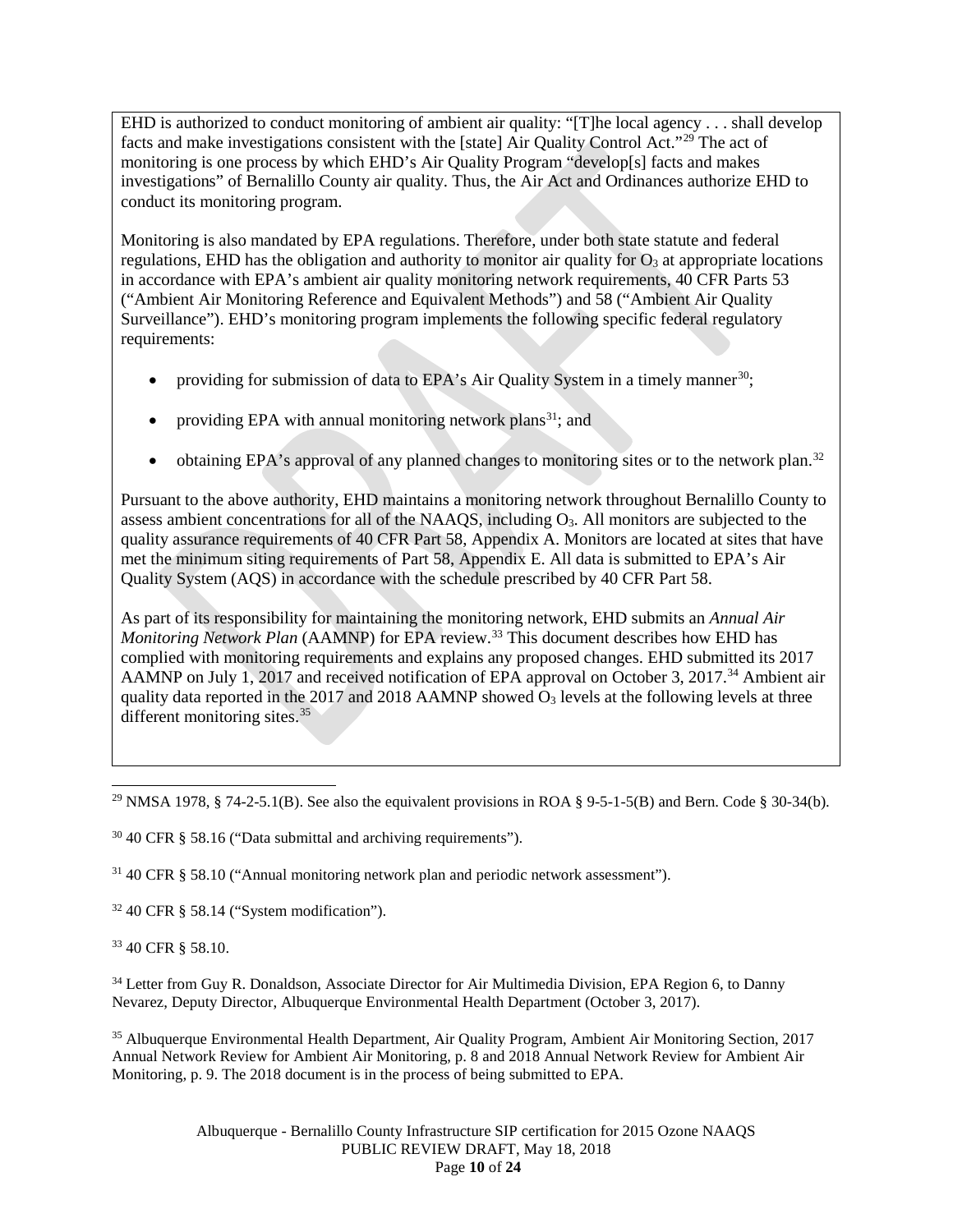| Site name               | 2014-2016 Design<br>Value | 2015-2017 Design<br>Value               |
|-------------------------|---------------------------|-----------------------------------------|
|                         |                           | (Standard is $0.070$ ppm) <sup>36</sup> |
| Del Norte<br>0023       | 0.065 ppm                 | 0.067 ppm                               |
| South<br>Valley<br>0029 | 0.065 ppm                 | 0.065 ppm                               |
| Foothills<br>1012       | 0.064 ppm                 | 0.067 ppm                               |

The EPA-approved 2017 AAMNP describes ongoing activities for monitoring  $O_3$ . These activities comply with EPA requirements for the State and Local Air Monitoring Stations (SLAMS) network and the National Core Multi-Pollutant Monitoring Stations (NCore) network. EHD complies with all monitoring requirements specified in the final rule promulgating the 2015  $O_3$  standard.<sup>[37](#page-10-1)</sup>

| <b>SECTION</b> | Include a program to provide for enforcement of the measures in subparagraph          |
|----------------|---------------------------------------------------------------------------------------|
| 110(a)(2)(C)   | (A) [section $110(a)(2)(A)$ ], and regulation of the modification and construction of |
|                | any stationary source within the areas covered by the plan as necessary to assure     |
|                | that NAAQS are achieved, including a permit program as required in Parts C and        |
|                | D [of Title I of the CAA, i.e. the Prevention of Significant Deterioration (PSD)      |
|                | and Nonattainment New Source Review (NSR) permit programs].                           |

Enforcement: The Air Act and Ordinances authorize EHD to enforce emission limits and control measures satisfying Element A of this iSIP certification, above. The statutes, regulations, and ordinances establishing the emissions limits and control measures described in Element A, coupled with air quality permits issued by EHD, set forth the boundaries beyond which regulated entities in Albuquerque-Bernalillo County can expect enforcement action. The Air Act and Ordinances authorize EHD to enforce applicable requirements through administrative compliance orders or commencement of civil actions.[38](#page-10-2) EHD enforces statutes and ordinances and regulations and permit conditions as the local air pollution control agency established for Albuquerque and Bernalillo County.<sup>[39](#page-10-3)</sup> These ordinances were authorized under the Air Quality Control Act, NMSA 1978, § 74-2-4.

<span id="page-10-3"></span><sup>39</sup> ROA § 9-5-1-5; Bern. Code § 30-34.

<span id="page-10-0"></span><sup>&</sup>lt;sup>36</sup> Three-year average of the 4th highest 8-hour average.

<span id="page-10-1"></span> $3780$  Fed. Reg 65,416 to 65,430.

<span id="page-10-2"></span><sup>38</sup> NMSA 1978, §§ 74-2-12 and 12.1; ROA §§ 9-5-1-14, 98 and -99 and Bern. Code §§ 30-43, -42, -44, and -46.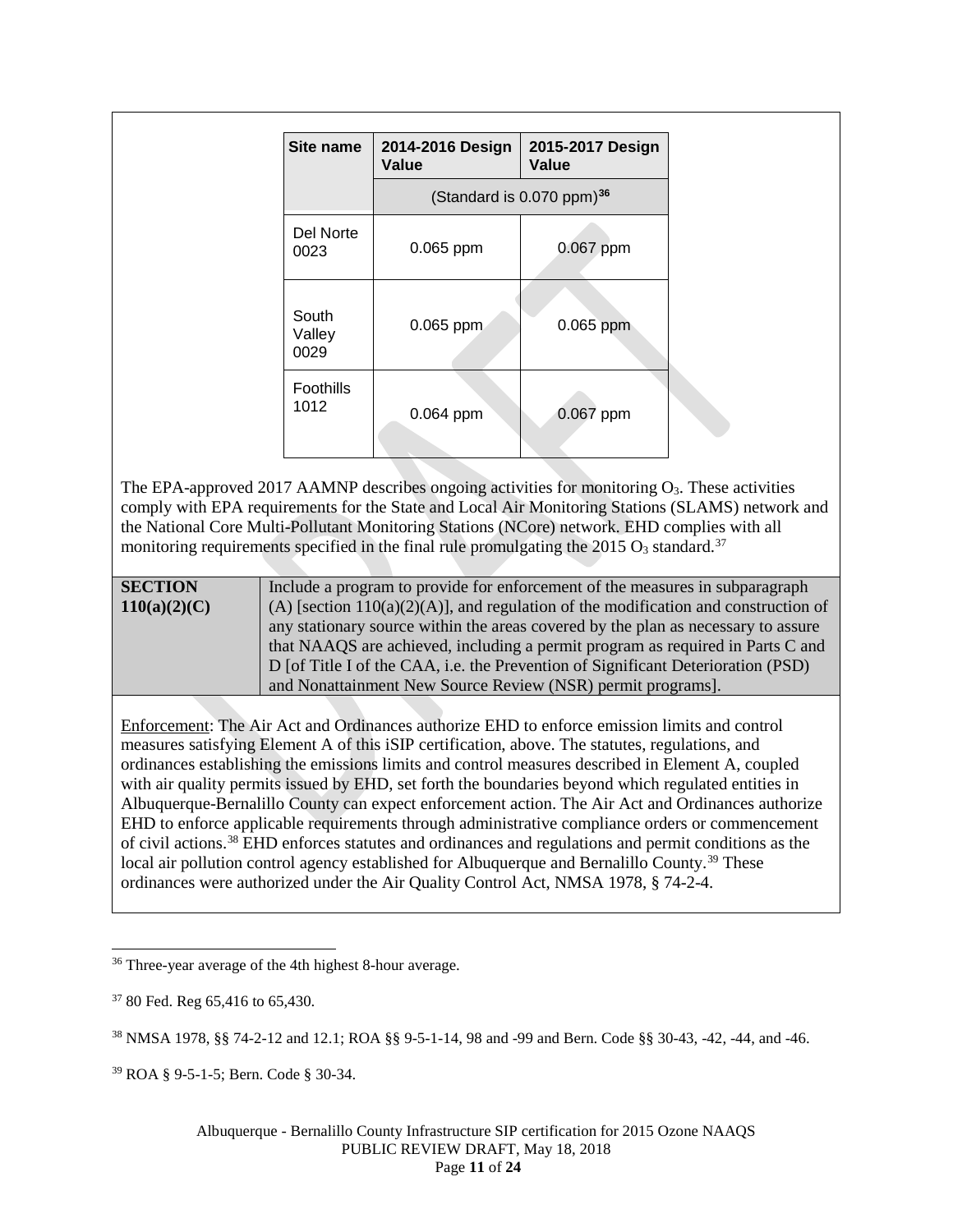Preconstruction PSD Permitting of Major Sources: Under the general statutory authority discussed in Element A of this iSIP, above, the Air Board and EHD have the authority to implement a comprehensive Prevention of Significant Deterioration (PSD) permit program not only for  $O_3$  but for all regulated New Source Review (NSR) pollutants. This authority is implemented in regulations codified at 20.11.61 NMAC, *Prevention of Significant Deterioration*, setting forth PSD requirements for all sources in areas designated in attainment or unclassifiable for a NAAQS.<sup>[40](#page-11-0)</sup>

Albuquerque-Bernalillo County's comprehensive PSD program for all NSR pollutants has been previously approved into the New Mexico SIP by EPA.<sup>[41](#page-11-1)</sup>

Albuquerque Bernalillo County has the authority to issue permits under its PSD program to sources of Greenhouse Gasses (GHGs).<sup>[42](#page-11-2)</sup> Pursuant to EPA's Greenhouse Gas Tailoring Rule, EPA has approved Albuquerque Bernalillo County's PSD provisions for greenhouse gasses into the New Mexico SIP.<sup>[43](#page-11-3)</sup>

Regulation of minor sources and minor modifications: Per 40 CFR §§ 51.160 through 51.164, the Air Board has approved a preconstruction regulation applicable to modification and construction of stationary minor sources emitting a NAAQS pollutant.<sup>[44](#page-11-4)</sup> This preconstruction regulation also applies to minor modifications of major sources emitting a NAAQS pollutant.<sup>[45](#page-11-5)</sup> EPA has previously approved these provisions into the New Mexico SIP<sup>[46](#page-11-6)</sup> and is currently reviewing certain revisions that Albuquerque-Bernalillo County has adopted to 20.11.41 NMAC and submitted to EPA as proposed SIP revisions. [47](#page-11-7)

<span id="page-11-1"></span><sup>41</sup> 58 Fed. Reg. 67,330 (Dec. 21, 1993) (initial approval); 72 Fed. Reg. 20,728 (Apr. 26, 2007) (approving SIP revisions for EPA's 2002 reforms to the NSR rules); 77 Fed. Reg. 58,032 (Sept. 19, 2012) (concerning the 1997 and 2008 Ozone and the 1997 and 2006 PM2.5 NAAQS); 80 Fed. Reg. 52,401 (Aug. 31, 2015) (responding to EPA rulemakings on PSD implementation, greenhouse gas regulations, and fugitive emissions). EPA's Guidance on Infrastructure State Implementation Plan (SIP) Elements Under Clean Air Act Sections 110(a)(1) and 110(a)(2), September 2013, requires that an iSIP submission address whether an air agency has submitted any PSD program SIP revisions, regarding any NSR pollutant, for which the submission deadline has passed as of the date for EPA's proposed approval of an infrastructure SIP submission. This requirement does not apply to this  $O_3$  infrastructure SIP submittal.

<span id="page-11-2"></span><sup>42</sup> 20.11.61.7(CCC) NMAC.

<span id="page-11-3"></span><sup>43</sup> 76 Fed. Reg. 81,836 (Dec. 29, 2011).

<span id="page-11-4"></span><sup>44</sup> 20.11.41 NMAC, *Construction Permits*.

<span id="page-11-5"></span><sup>45</sup> *Id*.

<span id="page-11-6"></span><sup>46</sup> 69 Fed. Reg. 78,312 (Dec. 30, 2004).

<span id="page-11-7"></span><sup>47</sup> In a June 2017 action on a SIP submittal to EPA dated July 26, 2013, EPA approved the following: the establishment of a new Minor NSR general construction permitting program; changes to the Minor NSR Public Participation requirements; and the addition of exemptions from Minor NSR permitting for inconsequential emission sources and activities. Additionally, EPA conditionally approved certain provisions related to accelerated permit review and technical permit revisions, provided that the Air Board conduct a rulemaking to adopt amendments to

> Albuquerque - Bernalillo County Infrastructure SIP certification for 2015 Ozone NAAQS PUBLIC REVIEW DRAFT, May 18, 2018 Page **12** of **24**

<span id="page-11-0"></span> <sup>40</sup> For other regulations governing issuance of permits that may apply to a facility subject to PSD requirements, *see* 20.11.41 NMAC, *Construction Permits* and 20.11.42 NMAC, *Operating Permits*. For the regulation governing permitting for sources located in nonattainment areas, *see* 20.11.60 NMAC, *Permitting in Nonattainment Areas*.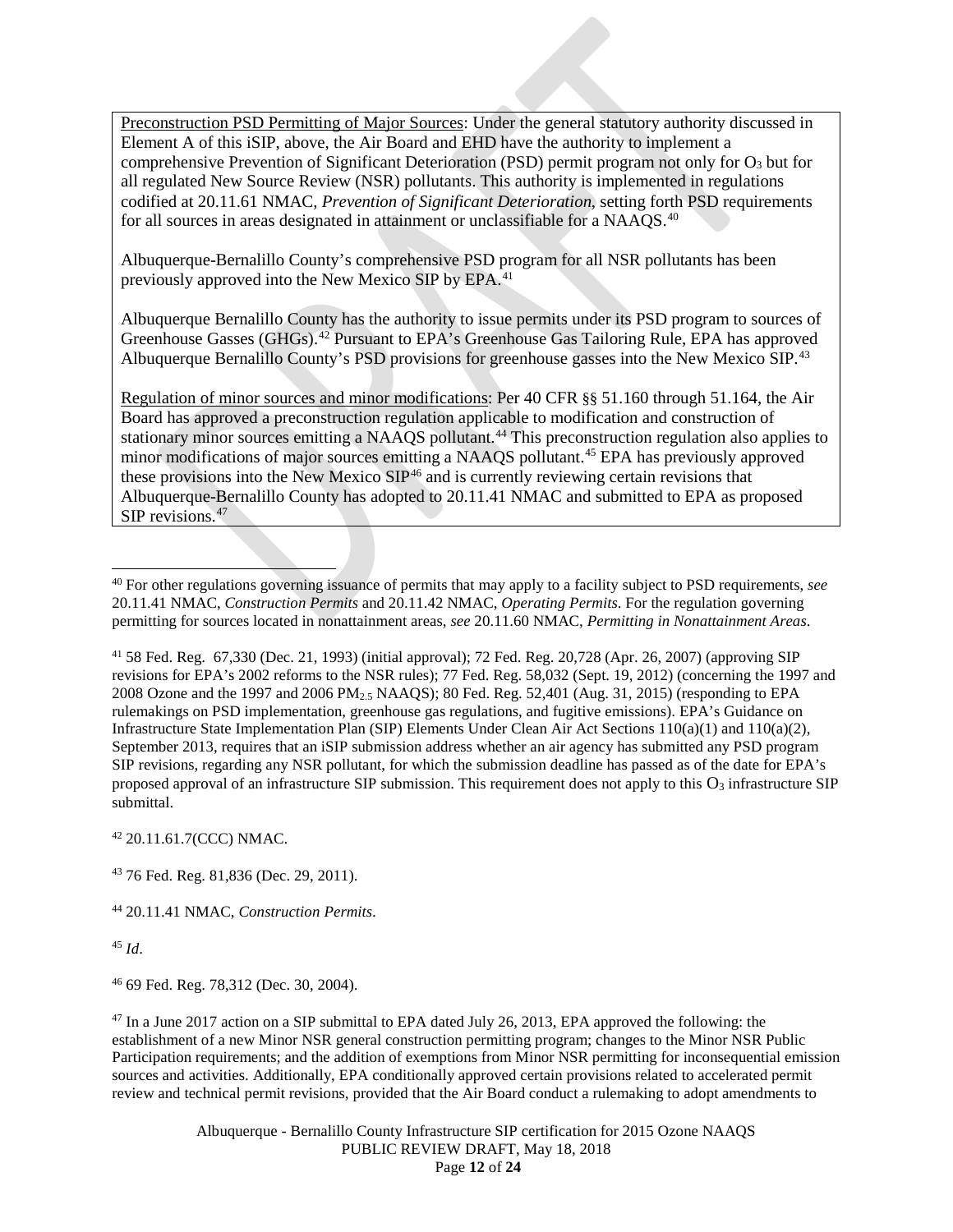| <b>SECTION</b> | Contain adequate provisions -                                                        |
|----------------|--------------------------------------------------------------------------------------|
| 110(a)(2)(D)   | (i) prohibiting any source or other type of emissions activity from emitting any air |
|                | pollutant in amounts which will:                                                     |
|                | (I) contribute significantly to nonattainment in, or interfere with maintenance      |
|                | by, any other State with respect to any such national primary or secondary           |
|                | ambient air quality standard, or                                                     |
|                | (II) interfere with measures required to be included in the applicable               |
|                | implementation plan for any other State under Part C [of Title I of the CAA] to      |
|                | prevent significant deterioration of air quality or to protect visibility,           |
|                | (ii) insuring compliance with the applicable requirements of sections 126 and 115    |
|                | (relating to interstate and international pollution abatement).                      |

Contributions to nonattainment; interference with maintenance, per CAA §  $110(a)(2)(D)(i)(I)$  (the "Good Neighbor provision"): EHD is working with EPA to address this requirement as it relates to the 2015 ozone NAAQS but a sufficient basis for a submittal addressing Good Neighbor requirements does not yet exist. EHD will continue to consult with EPA on how best to develop an appropriate submittal for this element as early as practicable.

Interference with prevention of significant deterioration, per  $\S 110(a)(2)(D)(i)(II)$ : As noted above in Element C of this iSIP, Albuquerque-Bernalillo County has a comprehensive EPA-approved PSD program. Thus, the PSD program includes measures to prevent interference with PSD measures in other states.

 $\overline{a}$ 20.11.41 NMAC, *Construction Permits*, to respond to EPA's conditional approval and to address CAA requirements. 82 Fed. Reg. 29,421 (June 29, 2017).

The Air Board responded to this conditional approval by conducting a rulemaking on November 8, 2017 in which it adopted amendments to 20.11.41 NMAC, *Construction Permits*. EHD consulted EPA in connection with this rulemaking to address any potential SIP approvability issues. *See* Letter from Butch Tongate, New Mexico Environment Department Cabinet Secretary, to Anne Idsal, Administrator of EPA Region 6, January 18, 2018 (proposed revision to the State Implementation Plan (SIP) addressing U.S. Environmental Protection Agency (EPA) conditional approval of 20.11.41 NMAC).

Note that at the November 8, 2017 rulemaking hearing the Air Board separately adopted 20.11.39 NMAC, *Permit Waivers and Air Quality Notifications for Certain Source Categories*. For certain eligible source categories (certain gasoline dispensing facilities and emergency stationary reciprocating internal combustion engines), this regulation creates a partial exception to construction permit requirements, allowing them to use a streamlined administrative process for authorization of construction, while still mandating compliance with all applicable federal air quality standards and other CAA requirements. The adoption of 20.11.39 NMAC necessitated a further change to 20.11.41 NMAC, *Construction Permits*. This additional change to 20.11.41 NMAC was adopted by the Air Board at the November 8, 2017 meeting as part of a separate rulemaking hearing, unrelated to the amendments adopted in response to EPA's conditional approval of 20.11.41 NMAC. EHD consulted EPA in connection with this rulemaking to address any potential SIP approvability issues. *See* Letter from Butch Tongate, New Mexico Environment Department Cabinet Secretary, to Anne Idsal, Administrator of EPA Region 6, January 18, 2018 (Proposed revision to State Implementation Plan (SIP) incorporating new regulation 20.11.39 NMAC and a related amendment to 20.11.41 NMAC).

> Albuquerque - Bernalillo County Infrastructure SIP certification for 2015 Ozone NAAQS PUBLIC REVIEW DRAFT, May 18, 2018 Page **13** of **24**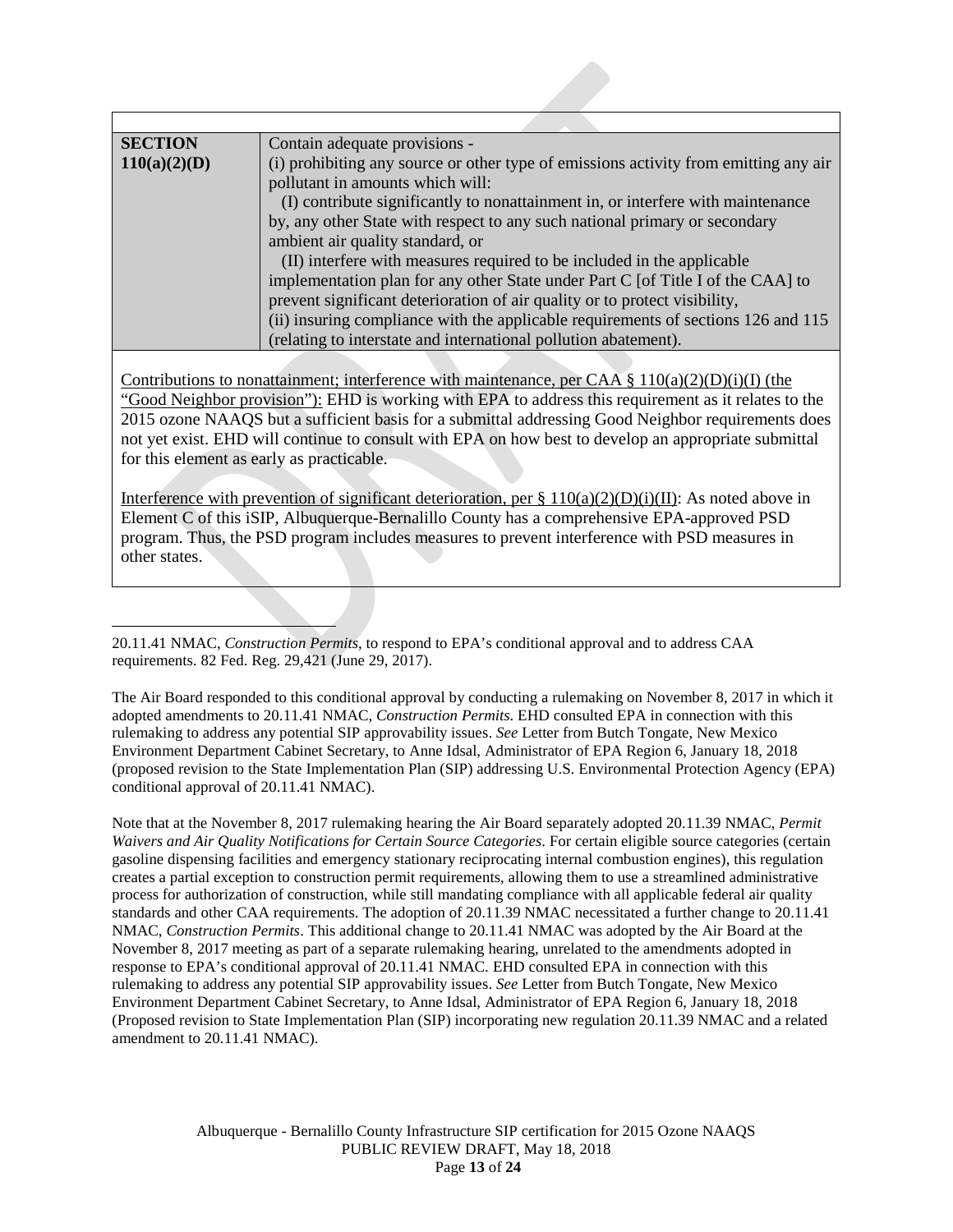Interference with protection of visibility, per  $\S 110(a)(2)(D)(i)(II)$ : With respect to the visibility element of  $\S 110 (a)(2)(D)(i)(II)$ , Albuquerque-Bernalillo County has a regional haze program in place that fully meets the requirements of 40 CFR § 51.309 and has been approved by EPA into the New Mexico SIP.<sup>[48](#page-13-0)</sup> In its approval action, EPA found that the regional haze SIP element and its associated rules "meet the requirements of the [CAA] and comply with the provisions of 40 CFR § 51.309, thereby meeting requirements for reasonable progress for the 16 Class I areas covered by the Grand Canyon Visibility Transport Commission Report for approval of the plan through 2018."[49](#page-13-1) EPA's approval of Albuquerque-Bernalillo County's regional haze SIP element (as well as regional haze SIP provisions for the states of New Mexico, Wyoming and Utah), has been upheld by the Tenth Circuit.<sup>[50](#page-13-2)</sup> By having this EPA-approved regional haze SIP element in place, Albuquerque-Bernalillo County meets the requirements of  $\S 110 (a)(2)(D)(i)(II)$ , prohibiting interference with protection of visibility in other states. Albuquerque Bernalillo County regulations implementing the Regional Haze SIP are codified as follows:

20.11.5 NMAC, *Visible Air Contaminants*; 20.11.20 NMAC, *Fugitive Dust Control*; 20.11.21 NMAC, *Open Burning*; 20.11.22 NMAC, *Wood Burning*; 20.11.46 NMAC, *Sulfur Dioxide Emissions Inventory Requirements; Western Backstop Sulfur Dioxide Trading Program*; 20.11.65 NMAC, *Volatile Organic Compounds*; 20.11.66 NMAC, *Process Equipment*; 20.11.67 NMAC, *Equipment, Emissions, Limitations*; 20.11.71 NMAC, *Municipal Solid Waste Landfills*; 20.11.100 NMAC, *Motor Vehicle Inspection - Decentralized*; 20.11.102 NMAC, *Oxygenated Fuels*; 20.11.103 NMAC, *Motor Vehicle Visible Emissions*.

EPA approval of the Regional Haze SIP followed previous regional haze SIP submissions by Albuquerque-Bernalillo County on December 26, 2003 and September 10, 2008.<sup>[51](#page-13-3)</sup> EPA has also approved Albuquerque – Bernalillo County's Five-Year Regional Haze Progress Report, which demonstrated that the city/county area is making reasonable progress toward meeting visibility goals for the first Regional Haze planning period and thus finding that no revisions to the existing Regional Haze SIP element are required at this time.<sup>[52](#page-13-4)</sup>

Compliance regarding interstate pollution abatement: As described above in this Element of the iSIP and in Element C, Albuquerque Bernalillo County has a fully EPA approved PSD permitting program. Thus, the PSD program includes provisions that satisfy the interstate pollution abatement requirements of CAA § 126(a) and are consistent with 40 CFR § 51.166(q)(2)(iv), requiring notification of other air

<span id="page-13-0"></span> 48 77 Fed. Reg. 71,119 (Nov. 29, 2012). *See also* 82 Fed. Reg. 58,347 (approval of the Regional Haze Five Year Progress Report).

<span id="page-13-1"></span><sup>49</sup> *Id.*

<span id="page-13-2"></span><sup>50</sup> *Wild Earth Guardians v. EPA,* 770 F.3d 919 (10th Cir. 2014).

<span id="page-13-3"></span><sup>51</sup> *See* 77 Fed. Reg. 24,768 (Apr. 25, 2012) (proposing approval of Albuquerque Bernalillo County regional haze SIP and describing history of regional haze rule and related earlier SIP submissions by Albuquerque-Bernalillo County).

<span id="page-13-4"></span><sup>52</sup> 82 Fed. Reg. 58,347 (Dec. 12, 2017).

Albuquerque - Bernalillo County Infrastructure SIP certification for 2015 Ozone NAAQS PUBLIC REVIEW DRAFT, May 18, 2018 Page **14** of **24**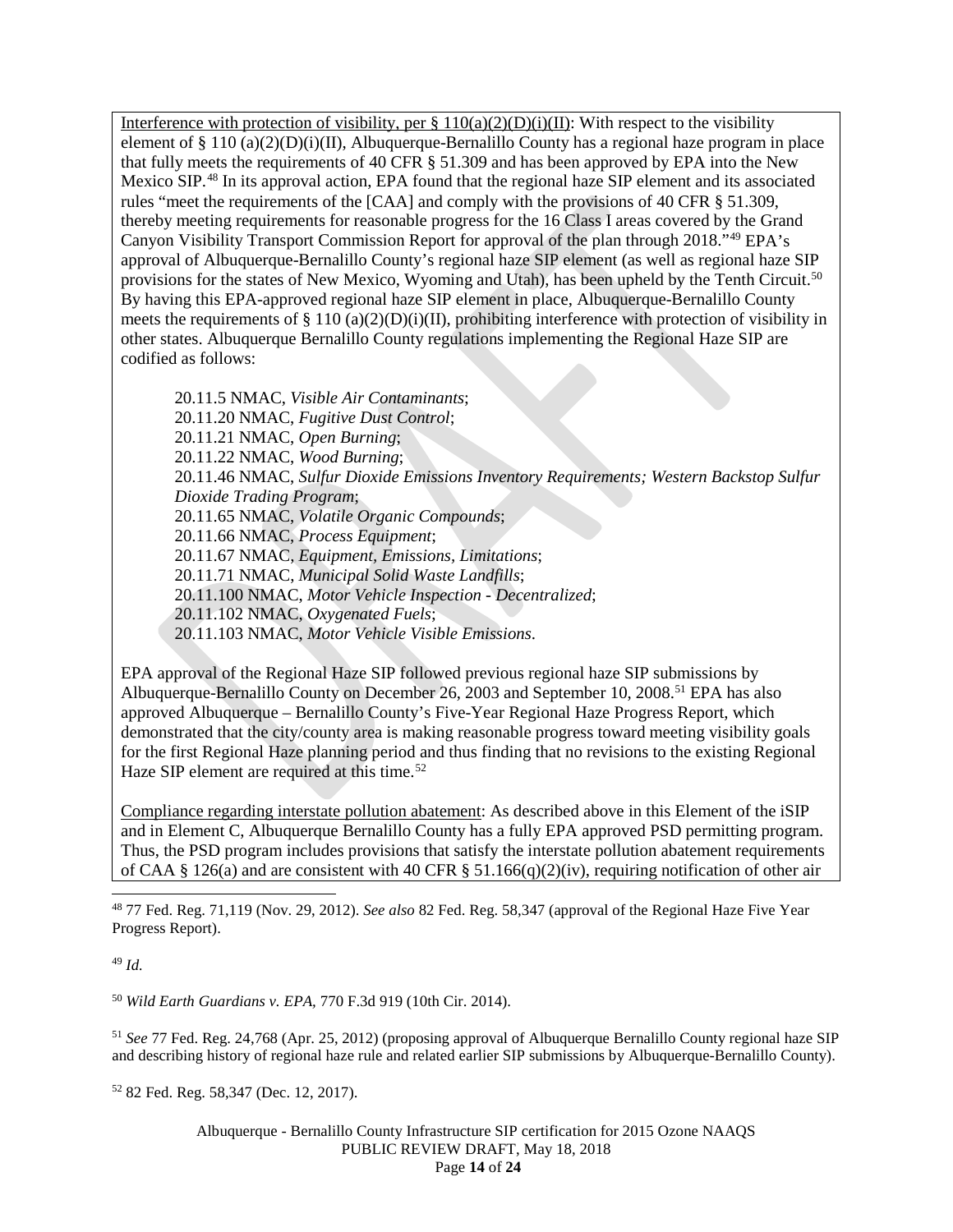agencies whose jurisdictions may be affected by emissions from an outside source. The regulation requiring such notice is codified at 21.11.61.21(C)(4) NMAC.

Regarding CAA, § 126(b) and (c), no sources within Albuquerque-Bernalillo County are subject to an active finding under these provisions with respect to  $O_3$ . If such findings should occur in the future, EHD will consult with EPA Region VI.

Compliance regarding international air pollution: Regarding CAA, § 115, no sources within Albuquerque-Bernalillo County are subject to an active finding under Section 115 with respect to O3.

| <b>SECTION</b>  | Provide:                                                                           |
|-----------------|------------------------------------------------------------------------------------|
| 110(a)(2)(E)(i) | (i) necessary assurances that the State (or, except where the Administrator deems  |
|                 | inappropriate, the general purpose local government or governments, or a           |
|                 | regional agency designated by the State or general purpose local governments for   |
|                 | such purpose) will have adequate personnel, funding, and authority under State     |
|                 | (and, as appropriate, local) law to carry out such implementation plan (and is not |
|                 | prohibited by any provision of Federal or State law from carrying out such         |
|                 | implementation plan or portion thereof).                                           |

Organization responsible for the SIP: The Air Act and Ordinances serve as the legal basis for establishing the Air Board and the Environmental Health Department (EHD) as the responsible authorities for implementing federal air quality standards in Albuquerque-Bernalillo County.[53](#page-14-0) The Air Act and Ordinances serve as the legal basis for establishing EHD as the air pollution control agency for Albuquerque-Bernalillo County, for this purpose empowering EHD to carry out a variety of functions including monitoring, compliance, enforcement, and developing and presenting proposed plans and rules to the Air Board for adoption and promulgation.<sup>[54](#page-14-1)</sup> For purposes of these provisions, the Air Board and EHD are the sole organizations that participate in (i.e. have legal duties and authority related to) developing, implementing, and enforcing the EPA-approved SIP provisions related to the  $2015 O<sub>3</sub>$ NAAQS in Albuquerque-Bernalillo County.<sup>[55](#page-14-2)</sup>

Resources (i.e. personnel & funding) available to carry out the SIP: As of the date of this iSIP certification submittal, the Air Board and EHD have adequate funding and personnel to carry out the functions described in this document addressing the 2015  $O_3$  NAAQS. Funding and personnel for activities related to the  $2015 O<sub>3</sub>$  NAAQS will be provided through permit fees, general funds from the City of Albuquerque, and funds provided under CAA §§ 103 and 105 grants. Element L of this iSIP discusses local authority to collect permit fees, as required under the CAA, thereby providing a resource base for local CAA-required permit programs, as well as implementation and enforcement of the regulatory structure embodied in permit conditions. At present, EHD anticipates that local and federal funding sources will be adequate to implement and enforce the  $2015 O<sub>3</sub>$  NAAQS over the next five years. However, this anticipation could change if approved appropriations change. At present,

<span id="page-14-0"></span> <sup>53</sup> NMSA 1978 § 74-2-5 and 5.1; ROA §§ 9-5-1-4 and -5; Bern. Code §§ 30-33 and -34.

<span id="page-14-1"></span><sup>54</sup> NMSA 1978 § 74-2-5.1; ROA § 9-5-1-5; Bern. Code § 30-34.

<span id="page-14-2"></span><sup>&</sup>lt;sup>55</sup> Under the Air Act, state authorities retain jurisdiction and control for administration of the Act with respect to any failure to act by a local authority. See Element E(iii) of this iSIP certification. Under NMSA 1978 § 74-2-6, the public may propose new air quality regulations and comment on proposed rulemakings, but the public, unlike the Air Board or EHD, does not have legal duties and authority to develop, implement, and enforce the SIP.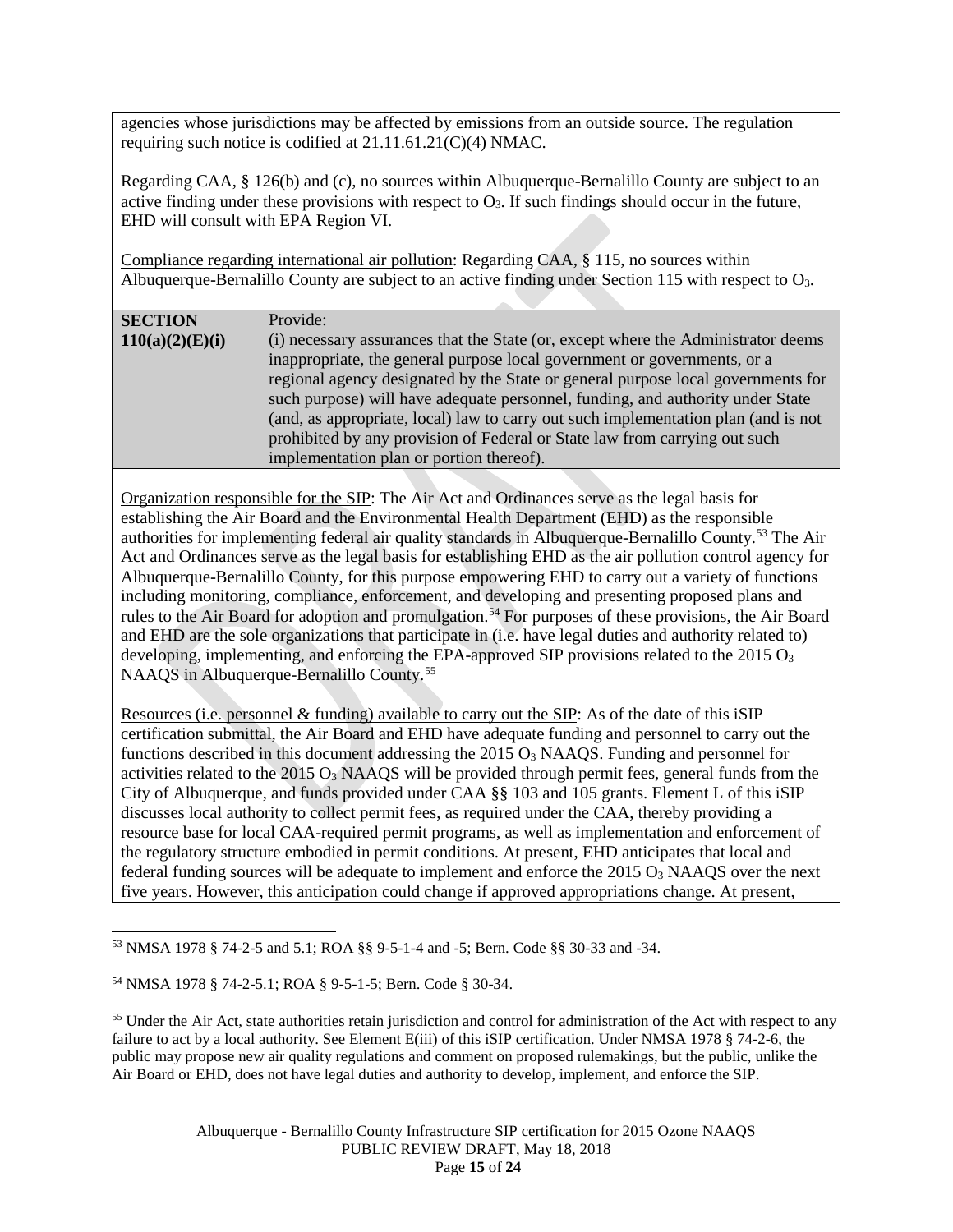EHD does not anticipate the need for additional resources to implement the plan for the  $2015 O<sub>3</sub>$ NAAQS beyond those which have been utilized for the preparation of the plan, for SIP revisions submitted to EPA, and for other current programmatic demands. Should EPA determine that EHD lacks adequate personnel to carry out the SIP, EPA may issue a finding with respect to that deficiency, which EHD would have a legal obligation to correct.

Authority to carry out the SIP: The Air Board and EHD have adequate authority under statutes, ordinances, and regulations to carry out SIP obligations with respect to the  $2015 O<sub>3</sub>$  NAAQS. The Air Act and Ordinances authorize the Air Board to adopt plans, emission standards and rules and to modify, reverse or sustain permits issued by EHD. [56](#page-15-0) In addition, EHD has authority under the Air Act and Ordinances to issue permits under the Air Board's regulations and to enforce applicable laws, regulations, standards, and compliance schedules, and seek injunctive relief.<sup>[57](#page-15-1)</sup> This legal framework empowers EHD to carry out administrative assessments, inspections, issuance of penalties for permit violations, and appropriate litigation. [58](#page-15-2) To act under the foregoing legal provisions, EHD has full authority under state law and city and county ordinances to carry out all SIP obligations relating to the 2015 O<sub>3</sub> NAAQS.<sup>[59](#page-15-3)</sup>

| <b>SECTION</b>   | (ii) requirements that the State comply with the requirements respecting State |
|------------------|--------------------------------------------------------------------------------|
| 110(a)(2)(E)(ii) | boards under section 128, and                                                  |

To comply with the provisions of CAA § 128 regarding state and local board composition and conflicts of interest, the City of Albuquerque and Bernalillo County have implemented a number of ordinances. EPA has collectively approved these ordinances into the SIP, determining that they meet CAA requirements.<sup>[60](#page-15-4)</sup> As required by CAA § 128, local EPA approved ordinances require that at least a majority of Air Board members must represent the public interest and must not derive any significant portion of their income from persons subject to permits or enforcement orders implementing state obligations under the CAA. The ordinances also require Air Board members who have a conflict of interest regarding a matter before the Board, such as a potential direct or indirect monetary gain for the member or the member's spouse or minor child, must disqualify themselves and abstain from voting on the matter. $61$ 

<span id="page-15-0"></span>56 NMSA 1978, §§ 74-2-5 and -7.

<span id="page-15-1"></span><sup>57</sup> NMSA 1978, §§ 74-2-5.1, -7, -12, -12.1; ROA §§ 9-5-1-5, -7, and - 98 and - 99; Bern. Code §§ 30-34, -36, -42, - 43, and -46.

<span id="page-15-2"></span><sup>58</sup> *Id.*

<span id="page-15-3"></span><sup>59</sup> NMSA 1978, §§ 74-2-1 to 74-2-17; ROA §§ 9-5-1-1 to 9-5-1-99; and Bern. Code §§ 30-31 to 30-47.

<span id="page-15-4"></span> $^{60}$  64 Fed. Reg. 29,235 (July 1, 1999) (initial approval); 80 Fed. Reg. 63,431 (Oct. 20, 2015) (approval of revisions to State Boards and Conflict of Interest Provisions). The 2015 EPA action approved into the SIP numerous locally adopted revisions to or recodification of specific ordinances that satisfy CAA § 128 requirements regarding the composition of the Air Board and conflicts of interest.

<span id="page-15-5"></span><sup>61</sup> ROA § 9-5-1-3; Bern. Code § 30-32. An additional local conflict of interest ordinance applies to City of Albuquerque employees, addressing potential issues such as nepotism and outside employment. ROA §§ 3-3-1 to - 13. The City of Albuquerque Charter contains further Code of Ethics provisions addressing conflicts of interest, such as inappropriate gifts and personal financial benefits for employees. City of Albuquerque Charter, Article XII, Section 4. Similarly, a county ordinance addresses conflicts of interest for Bernalillo County employees. Bern. Code

> Albuquerque - Bernalillo County Infrastructure SIP certification for 2015 Ozone NAAQS PUBLIC REVIEW DRAFT, May 18, 2018 Page **16** of **24**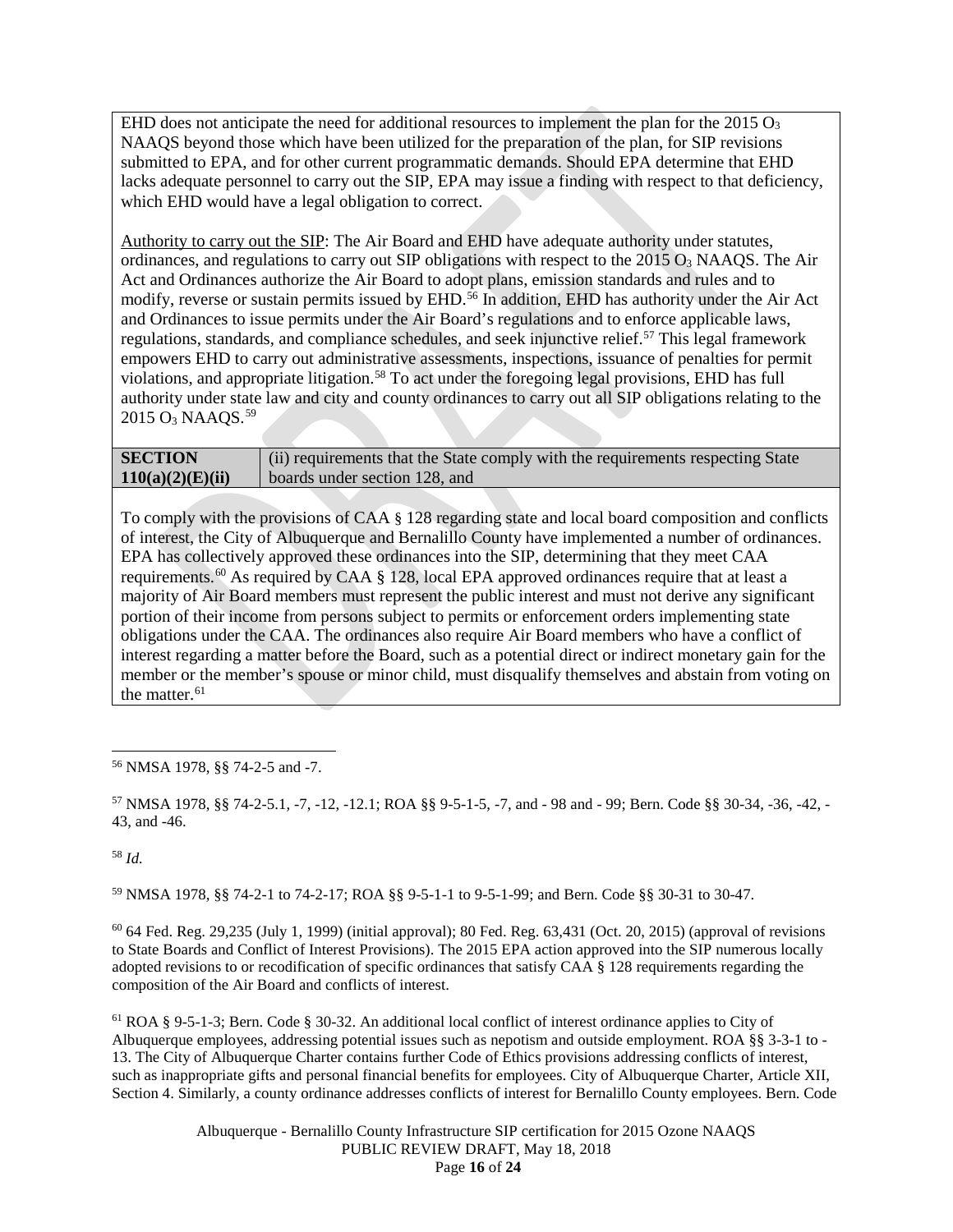NMSA 1978 § 74-2-4(B) also provides that the Air Board be comprised of at least a majority of members who represent the public interest and do not derive any significant portion of their income from persons subject to or who appear before the Board on issues related to the CAA or Air Act.

Additionally, the Air Board's rulemaking regulation requires members to recuse themselves from rulemakings where their impartiality may reasonably be questioned or if the Air Board member: (1) has a personal bias or prejudice concerning a party; (2) is related to a party within a third degree of relationship, (3) is an officer, director or trustee of a party or interested participant in the proceeding; or (4) has a financial interest in the proceeding or has any other conflict. $62$ 

The Air Board regulation governing adjudicatory proceedings also requires members to recuse themselves from such proceedings, for example permit reviews, where the Air Board member: (1) has a personal bias or prejudice concerning a party or the outcome of the proceeding; (2) has personal knowledge of disputed facts concerning the proceeding; (3) is related to a party within the third degree of relationship; (4) is an officer, director or trustee of a party or interested participant in the proceeding; (5) has a financial interest in the proceeding or facility that is the subject of the proceeding or has any other conflict of interest; (6) or has performed prosecutorial or investigatory functions in connection with a permitting action at issue in the proceeding.<sup>[63](#page-16-1)</sup>

| <b>SECTION</b>    | (iii) necessary assurances that, where the State has relied on a local or regional |
|-------------------|------------------------------------------------------------------------------------|
| 110(a)(2)(E)(iii) | government, agency, or instrumentality for the implementation of any plan          |
|                   | provision, the State has responsibility for ensuring adequate implementation of    |
|                   | such plan provision.                                                               |

Pursuant to NMSA 1978, § 74-2-4, local authority to implement the New Mexico Air Quality Control Act has been assumed by the City of Albuquerque and Bernalillo County, through the adoption of these jurisdictions' respective Joint Air Quality Control Board Ordinances which created the Air Board and authorized local administration by the City of Albuquerque Department of Environmental Health.<sup>[64](#page-16-2)</sup> The New Mexico Environment Department and the state Environmental Improvement Board retain jurisdiction and control for administration of the Air Quality Control Act with respect to any failure to act by a local authority.[65](#page-16-3)

| Require, as may be prescribed by the Administrator:                          |
|------------------------------------------------------------------------------|
| (i) the installation, maintenance, and replacement of equipment, and the     |
| implementation of other necessary steps by owners or operators of stationary |
| sources to monitor emissions from such sources,                              |
| (ii) periodic reports on the nature and amounts of emissions and emissions-  |
| related data from such sources, and                                          |
|                                                                              |
|                                                                              |

§§ 2-126 to 2-136. EPA has approved these and additional city and county legal authorities that meet CAA § 128 requirements. 80 Fed. Reg. 63,431 (Oct. 20, 2015).

<span id="page-16-0"></span><sup>62</sup> 20.11.82.14 NMAC.

<span id="page-16-1"></span> $63$  20.11.81.12(B)(3)(a) NMAC.

<span id="page-16-2"></span><sup>64</sup> ROA §§ 9-5-1-1 to -99; and Bern. Code §§ 30-31 to -47.

<span id="page-16-3"></span><sup>65</sup> NMSA 1978, § 74-2-4(D).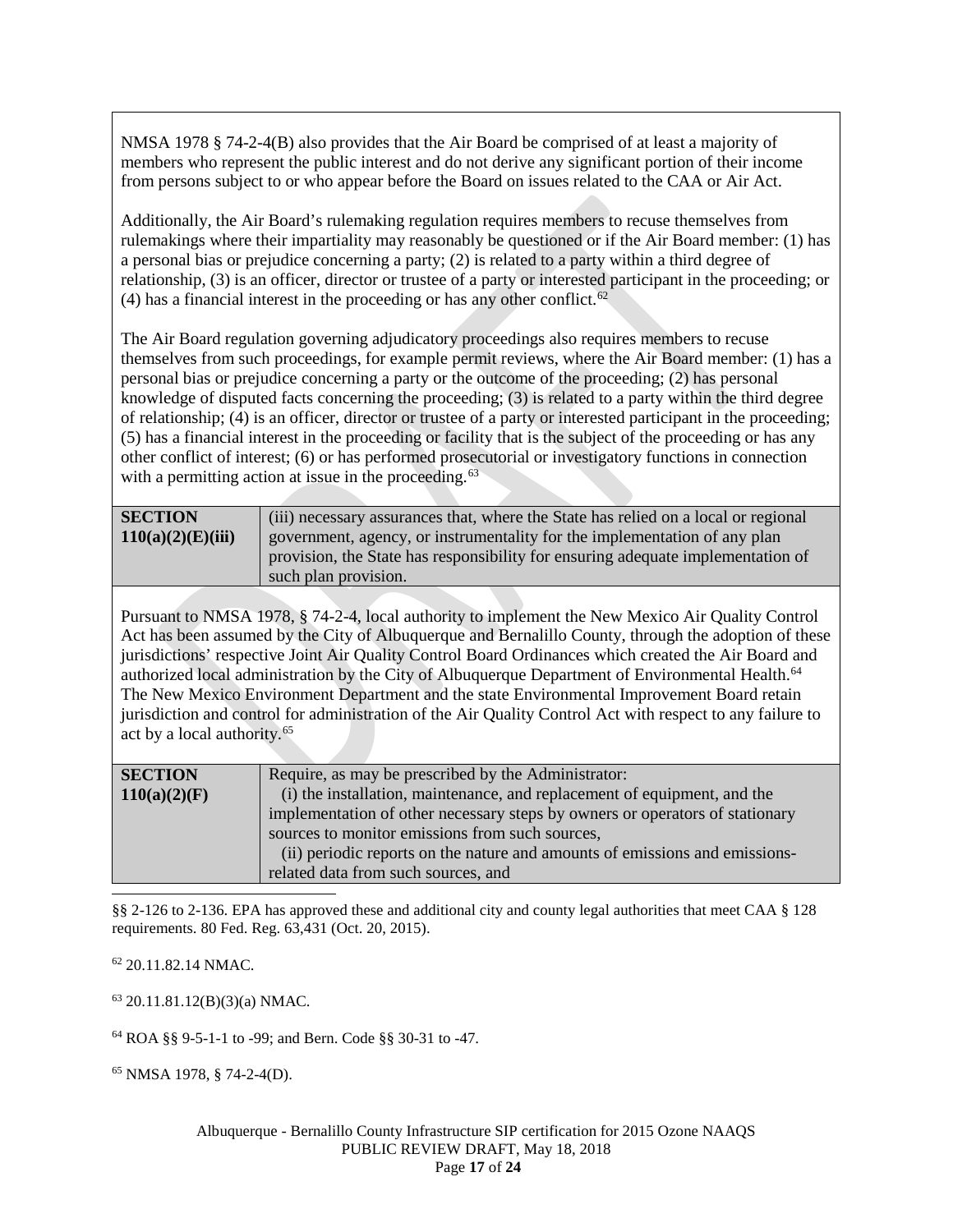| (iii) correlation of such reports by the State agency with any emission             |
|-------------------------------------------------------------------------------------|
| I limitations or standards established pursuant to this Act, which reports shall be |
| available at reasonable times for public inspection;                                |

Source monitoring: The state Air Act provides that regulations adopted by the Air Board may "require any person emitting any air contaminant" to conduct monitoring of such emissions, install equipment appropriate for such monitoring, use monitoring methods prescribed by the Air Board, maintain related records, and submit reports regarding the emissions.<sup>[66](#page-17-0)</sup> Consistent with 40 CFR § 51.212, Albuquerque-Bernalillo County regulations provide that stationary sources may be subject to periodic inspection and emissions testing.<sup>[67](#page-17-1)</sup> These source monitoring requirements authorize EHD to identify allowable test methods which a source must use. The requirements do not contain any provision that would prevent the use of any credible evidence.

Source reporting: Consistent with 40 CFR §§ 51.211, 51.321 to 51.323, and 40 CFR Part 51, subpart A, Albuquerque-Bernalillo County provides that stationary sources may be required to periodically report emissions and emissions-related data. These provisions are contained in the NMAC regulations cited in the paragraph above. In addition, stationary sources may be required to maintain and report emissions inventories according to a prescribed schedule, in a format established by EHD. [68](#page-17-2) To facilitate gathering and reporting of emissions data by sources, Albuquerque-Bernalillo County establishes specific requirements for maintaining records and reporting emissions, including provisions relating to content of records and EHD inspections. [69](#page-17-3) EHD is current with its submittals to the National Emissions Inventory (NEI) database. EHD submitted its 2014 comprehensive NEI to EPA January 14, 2016 and EHD submitted its most recent (calendar year 2016) NEI for larger sources on December 29, 2017.

Correlation of source emission reports with emissions limitations and standards: Pursuant to the NMAC provisions cited above and consistent with 40 CFR § 51.116, EHD is authorized to use emissions data gathered and reported by sources to analyze "the relationship between measured or estimated amounts of emissions and the amounts of such emissions allowable under the applicable emission limitations or sources."<sup>70</sup> EHD correlates data about source emissions with the applicable emission limitations and standards to monitor for excess emissions to assist in maintaining the NAAQS.

<span id="page-17-2"></span><sup>68</sup> 20.11.47 NMAC, *Emission Inventory Requirements*.

<span id="page-17-3"></span><sup>69</sup> 20.11.90 NMAC, *Source Surveillance; Administration and Enforcement*.

<span id="page-17-4"></span><sup>70</sup> 40 CFR § 51.116(c). *See also* 20.11.90.13(C) NMAC ("Emission data obtained by the director shall be correlated with applicable emission limitations and other control measures . . .").

> Albuquerque - Bernalillo County Infrastructure SIP certification for 2015 Ozone NAAQS PUBLIC REVIEW DRAFT, May 18, 2018 Page **18** of **24**

<span id="page-17-0"></span> <sup>66</sup> NMSA § 74-2-5(C)(6).

<span id="page-17-1"></span> $67 20.11.41.22$  NMAC (inspection and testing related to construction permits); 20.11.42.12 NMAC (inspection and testing related to operating permits); 20.11.49.15 NMAC (inspection and testing related to excess emissions); 20.11.60.27 NMAC (inspection and testing related to permitting in nonattainment areas); 20.11.61.12 to 20.11.61.20 NMAC (testing and prevention related to permitting for prevention of significant deterioration); and 20.11.90 NMAC, *Source Surveillance; Administration and Enforcement* (general procedures for inspection and enforcement and assuring proper operating procedures by regulated sources).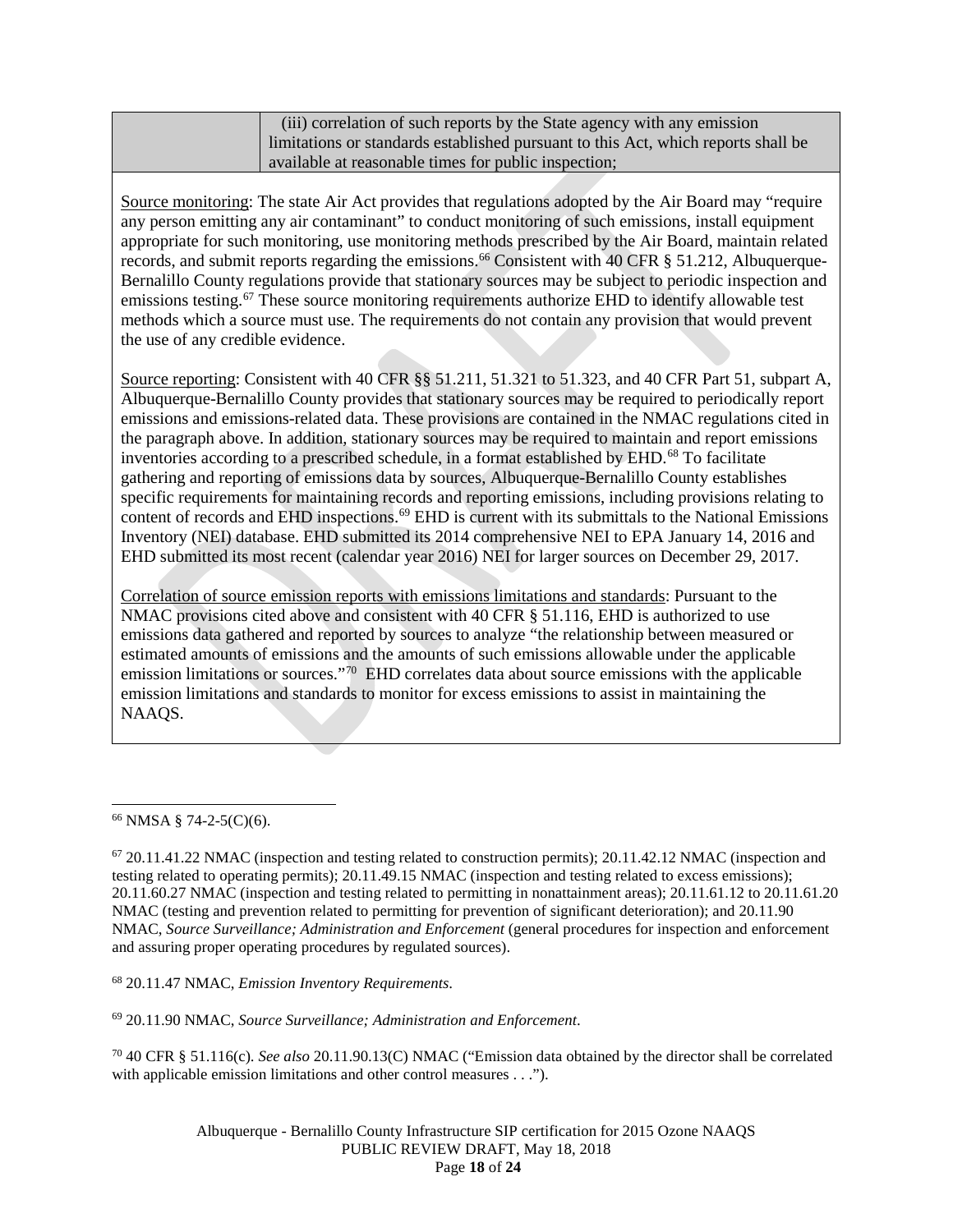Availability of emission reports by sources: Emission data obtained under the above-cited provisions are made available to the public during normal business hours.<sup>[71](#page-18-0)</sup>

| <b>SECTION</b> | Provide for authority comparable to that in section 303 and adequate contingency |
|----------------|----------------------------------------------------------------------------------|
| 110(a)(2)(G)   | plans to implement such authority.                                               |

Authority to respond to emergency episode: The Air Act and Ordinances provide EHD with authority to address air quality emergencies. Upon a finding that any owner/operator of a source or combination of air emission sources presents an imminent and substantial endangerment to the public health or welfare or to the environment, the Director of the Environmental Health Department may bring a civil suit seeking to restrain the source of the air contaminants.<sup>[72](#page-18-1)</sup> If such a civil suit is not a practicable means of promptly protecting public health or welfare or the environment, the Director may issue orders necessary for such protection on a temporary basis, pending litigation and court-ordered action. [73](#page-18-2)

Contingency plan to implement emergency episode authority: The Director of the Environmental Health Department formulates and administers an emergency action plan approved by the Air Board to address source emissions that cause pollutant concentrations to reach levels constituting an imminent and substantial endangerment to the health of persons.<sup>[74](#page-18-3)</sup> Consistent with 40 CFR § 51, Subpart H, *Prevention of Air Pollution Emergency Episodes*, the Air Board has adopted the *Air Pollution Episode Contingency Plan for Bernalillo County* that covers air pollution episodes and the occurrence of an emergency due to the effects of the pollutants on the health of persons.<sup>75</sup>

| <b>SECTION</b> | Provide for revision of such plan:                                                  |
|----------------|-------------------------------------------------------------------------------------|
| 110(a)(2)(H)   | (i) from time to time as may be necessary to take account of revisions of such      |
|                | national primary or secondary ambient air quality standard or the availability of   |
|                | improved or more expeditious methods of attaining such standard, and                |
|                | (ii) except as provided in paragraph $(3)(C)$ , whenever the Administrator finds on |
|                | the basis of information available to the Administrator that the plan is            |
|                | substantially inadequate to attain the NAAQS which it implements, or to             |
|                | otherwise comply with any additional requirements established under this Act.       |
|                |                                                                                     |

SIP revision to account for NAAQS revisions: the Air Board has the authority to adopt new regulations and to amend or repeal regulations in order to attain and maintain the NAAQS and prevent or abate air pollution throughout Albuquerque – Bernalillo County. [76](#page-18-5) To assist the Board with all NAAQS revisions, EHD has authority to develop and present to the Board a plan for the regulation, control, prevention or abatement of air pollution.<sup>[77](#page-18-6)</sup> Because these provisions allow for changes as necessary to

<span id="page-18-0"></span>71 20.11.90.13(C) NMAC.

<span id="page-18-1"></span><sup>72</sup> NMSA 1978 § 74-2-10(A); ROA § 9-5-1-10(A); Bern. Code § 30-39(A).

<span id="page-18-2"></span><sup>73</sup> NMSA 1978 § 74-2-10(B); ROA § 9-5-1-10(B); Bern. Code § 30-39(B).

<span id="page-18-3"></span><sup>74</sup> 20.11.6 NMAC, *Emergency Action Plan*.

<span id="page-18-4"></span><sup>75</sup> 56 Fed. Reg. 38,073 (Aug. 21, 1991); 40 CFR § 52.1639.

<span id="page-18-5"></span><sup>76</sup> NMSA 1978 § 74-2-5; ROA § 9-5-1-4; Bern. Code § 30-33

<span id="page-18-6"></span><sup>77</sup> NMSA 1978 § 74-2-5.1(H); ROA § 9-5-1-5(I); Bern. Code § 30-34(i).

Albuquerque - Bernalillo County Infrastructure SIP certification for 2015 Ozone NAAQS PUBLIC REVIEW DRAFT, May 18, 2018 Page **19** of **24**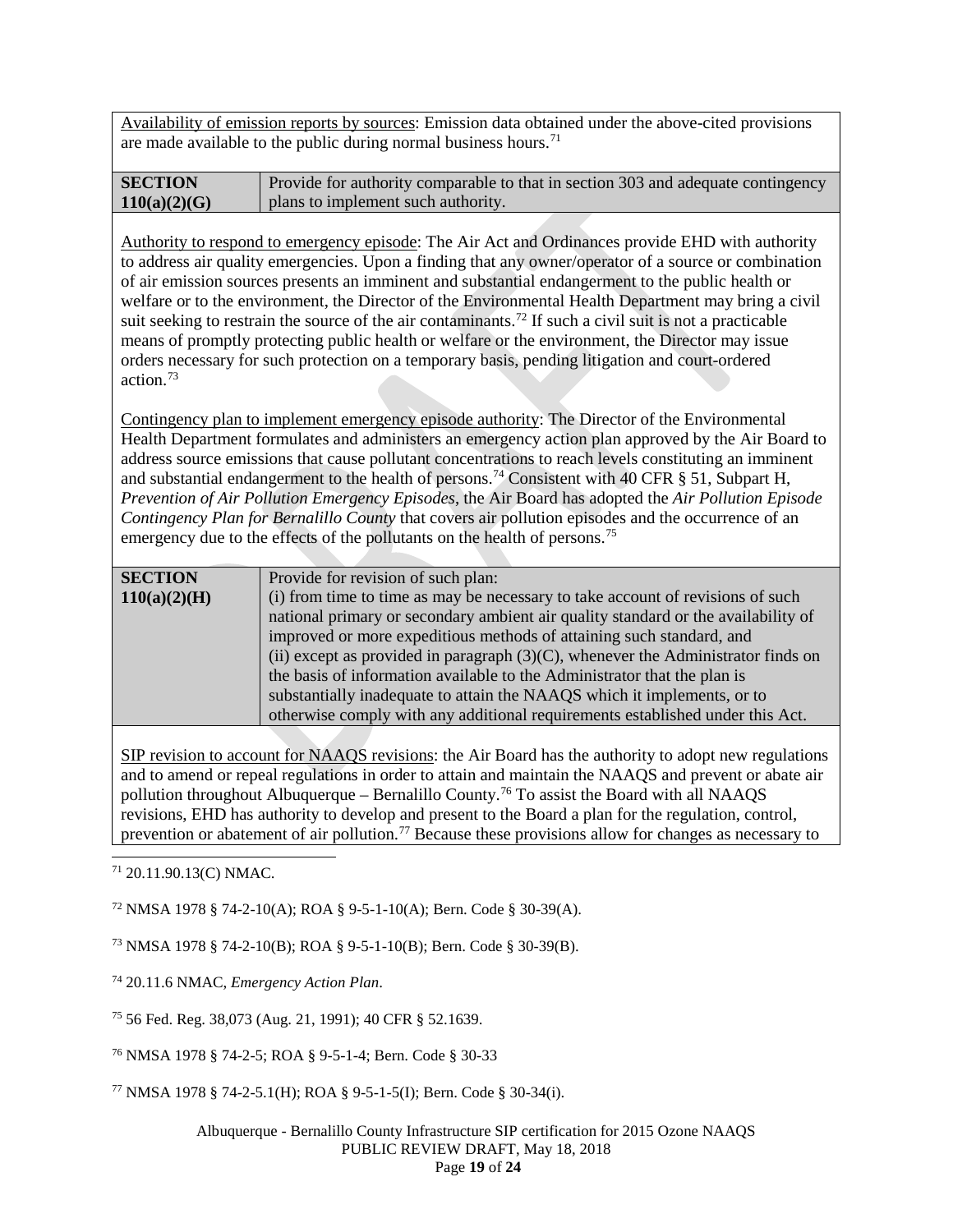local air quality regulations and programs, they provide the legal basis for the Air Board and EHD to submit proposed SIP revisions for EPA review in order to accommodate EPA revisions of a NAAQS. Nothing in New Mexico's statutory or regulatory authority prohibits Albuquerque-Bernalillo County from revising regulations and programs for submission as proposed SIP revisions in the event of a revision to the NAAQS.

SIP revision to account for EPA finding of inadequacy: the above cited provisions also provide the legal basis for the Air Board and EHD to submit proposed revisions of the SIP for EPA review in the event the EPA Administrator finds the SIP to be substantially inadequate to attain the NAAQS or to otherwise meet all applicable CAA requirements. As described elsewhere in this document, the Air Board and EHD have recently demonstrated their abilities to exercise this authority when EHD proposed amendments to 20.11.49 NMAC, *Excess Emissions,* in response to EPA's 2015 finding of substantial inadequacy and the Air Board amended that regulation and submitted proposed revisions of the SIP to EPA.

| <b>SECTION</b> | In the case of a plan or plan revision for an area designated as a nonattainment    |
|----------------|-------------------------------------------------------------------------------------|
| 110(a)(2)(I)   | area, meet the applicable requirements of part D (relating to nonattainment areas); |

This infrastructure SIP submittal does not address CAA  $\S$  110(a)(2)(I). According to EPA's interpretation of the CAA, this element does not need to be addressed in the context of an infrastructure SIP submission.[78](#page-19-0)

| <b>SECTION</b> | Meet the applicable requirements of section 121 (relating to consultation), section |
|----------------|-------------------------------------------------------------------------------------|
| 110(a)(2)(J)   | 127 (relating to public notification), and part C (relating to prevention of        |
|                | significant deterioration of air quality and visibility protection);                |

Consultation with identified officials on certain actions: Section 121 of the CAA requires a SIP to provide for consultation with local political subdivisions and with federal land managers regarding adoption of certain SIP elements affecting those entities. Albuquerque-Bernalillo County meets this requirement because all SIP revisions undergo public notice and hearing, which requires offering a reasonable opportunity for comment by the interested members of the public, including local political subdivisions and federal land managers affected by a SIP revision. In particular, the Air Act provides that, "no regulations or emission control requirement shall be adopted until after a public hearing by . . . the local board" and that, "at the hearing . . . the local board shall allow all interested persons reasonable opportunity to submit data, views, or arguments orally or in writing and to examine witnesses testifying at the hearing."<sup>[79](#page-19-1)</sup>

To implement these consultation requirements, the Air Board has adopted several regulations establishing a process for consultation with local political subdivisions and federal land managers. One such regulation, governing the rule making process, provides notice of SIP revisions to affected

<span id="page-19-1"></span><sup>79</sup> NMSA 1978, § 74–2– 6(B) and (D); *see also* ROA § 9-5-1-6(B) and (D); Bern. Code §§ 30-35(b) and (d).

<span id="page-19-0"></span> <sup>78</sup> EPA, *Guidance on Infrastructure State Implementation Plan Elements under Clean Air Act* §§ *110(a)(1) and 110(a)(2)*, p. 52, [https://www.epa.gov/sites/production/files/2015-](https://www.epa.gov/sites/production/files/2015-12/documents/guidance_on_infrastructure_sip_elements_multipollutant_final_sept_2013.pdf)

[<sup>12/</sup>documents/guidance\\_on\\_infrastructure\\_sip\\_elements\\_multipollutant\\_final\\_sept\\_2013.pdf](https://www.epa.gov/sites/production/files/2015-12/documents/guidance_on_infrastructure_sip_elements_multipollutant_final_sept_2013.pdf) (last visited February 28, 2018).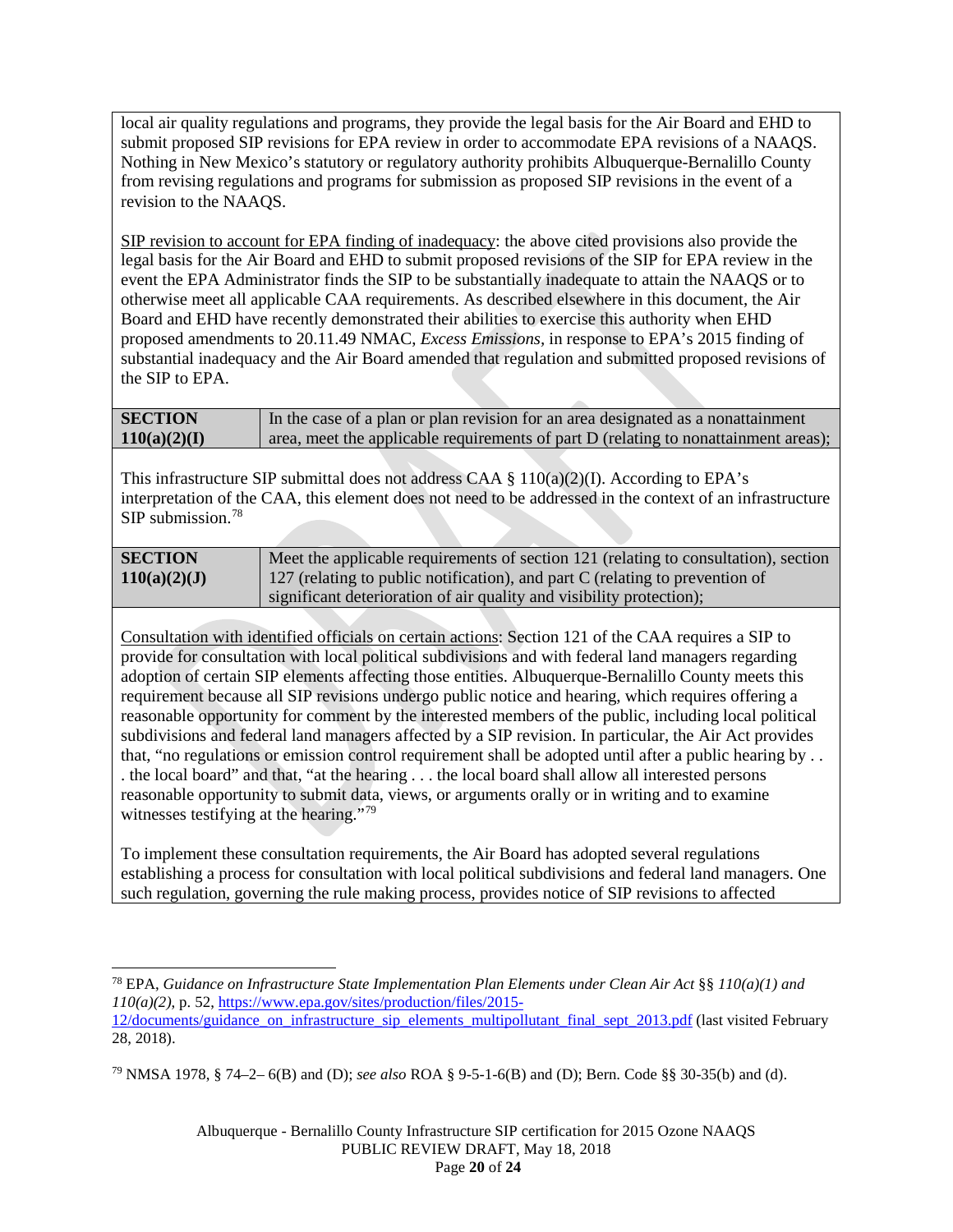persons and organizations and affords them an opportunity to participate in the revision process.<sup>[80](#page-20-0)</sup> Other regulations providing for public participation and notification include those programs implementing permitting in nonattainment areas and for Prevention of Significant Deterioration.<sup>[81](#page-20-1)</sup> Additionally, public participation and notification provisions are incorporated in regulations governing adjudicatory decisions by the Air Board.<sup>[82](#page-20-2)</sup> Collectively, the foregoing provisions ensure that there will be an established process for consultation with local political subdivisions and federal land managers, as well as persons affected by the actions specified in CAA § 121.

In addition to the above consultation requirements, Albuquerque Bernalillo County's SIP-approved Transportation Conformity and General Conformity rules require that interagency consultation and opportunity for public involvement be provided before making transportation conformity determinations, general conformity determinations, and proposed transportation conformity related SIP revisions..<sup>[83](#page-20-3)</sup> In addition, regulations identify local and federal government entities that are consulted in SIP revisions related to transportation conformity and general conformity determinations in federally mandated transportation planning.<sup>[84](#page-20-4)</sup>

Public notification: Consistent with CAA § 127 and 40 CFR § 51.285, EHD makes available to the public information about instances or areas in which the measured value of regulated pollutants exceeds the values set forth in the NAAQS. EHD makes air quality data from Albuquerque-Bernalillo County's monitoring network available via EPA's Air Quality System Data Mart website.<sup>[85](#page-20-5)</sup> Additionally, as required by grants under CAA § 105, Albuquerque-Bernalillo County must submit monitoring data to EPA's Air Quality System (AQS) within 90 days after the end of a quarter. EHD's website provides information to the public on current air quality conditions in EHD's jurisdiction, using the EPA's color-coded Air Quality Index (AQI) to show current concentrations of criteria pollutants.[86](#page-20-6) The AQI information covers health effects potentially associated with varying levels of specific pollutants. By this means, EHD advises the public of potential health hazards associated with measured values for  $O_3$  and other NAAQS pollutants that may at times exceed the concentrations specified in the NAAQS.

<span id="page-20-0"></span>80 20.11.82 NMAC, *Rulemaking Procedures -- Air Quality Control Board*.

<span id="page-20-1"></span><sup>81</sup> 20.11.60.23 NMAC, (requiring consultation with federal land manager on major source permits in nonattainment areas that affect visibility in federal Class I areas); 20.11.60.26 NMAC (providing for public participation and notification on major source permits in nonattainment areas, including consultation with federal land managers); 20.11.61.21 and 20.11.61.24 NMAC (providing for public participation and notification on major source permits subject to prevention of significant deterioration requirements, including federal land managers).

<span id="page-20-2"></span> $82$  20.11.81.14(G) and 20.11.81.14(I) NMAC (providing specific procedural requirements for public notification and hearing). Further public participation and notification provisions apply regarding issuance of construction permits, 20.11.41.14, 20.11.41.15, and 20.11.41.16 NMAC (providing for public participation and notification at various stages of the construction permitting process).

<span id="page-20-3"></span><sup>83</sup> 20.11.3.105, 20.11.3.112, and 20.11.4 NMAC.

<span id="page-20-4"></span><sup>84</sup> 20.11.3 and 20.11.4 NMAC.

<span id="page-20-5"></span><sup>85</sup> *Air Data: Air Quality Data Collected at Outdoor Monitors Across the US*, EPA[, https://www.epa.gov/outdoor-air](https://www.epa.gov/outdoor-air-quality-data)[quality-data](https://www.epa.gov/outdoor-air-quality-data) (last visited February 28, 2018).

<span id="page-20-6"></span><sup>86</sup> *Today's Status*, AQP,<http://www.cabq.gov/airquality/todays-status> (last visited February 28, 2018).

Albuquerque - Bernalillo County Infrastructure SIP certification for 2015 Ozone NAAQS PUBLIC REVIEW DRAFT, May 18, 2018 Page **21** of **24**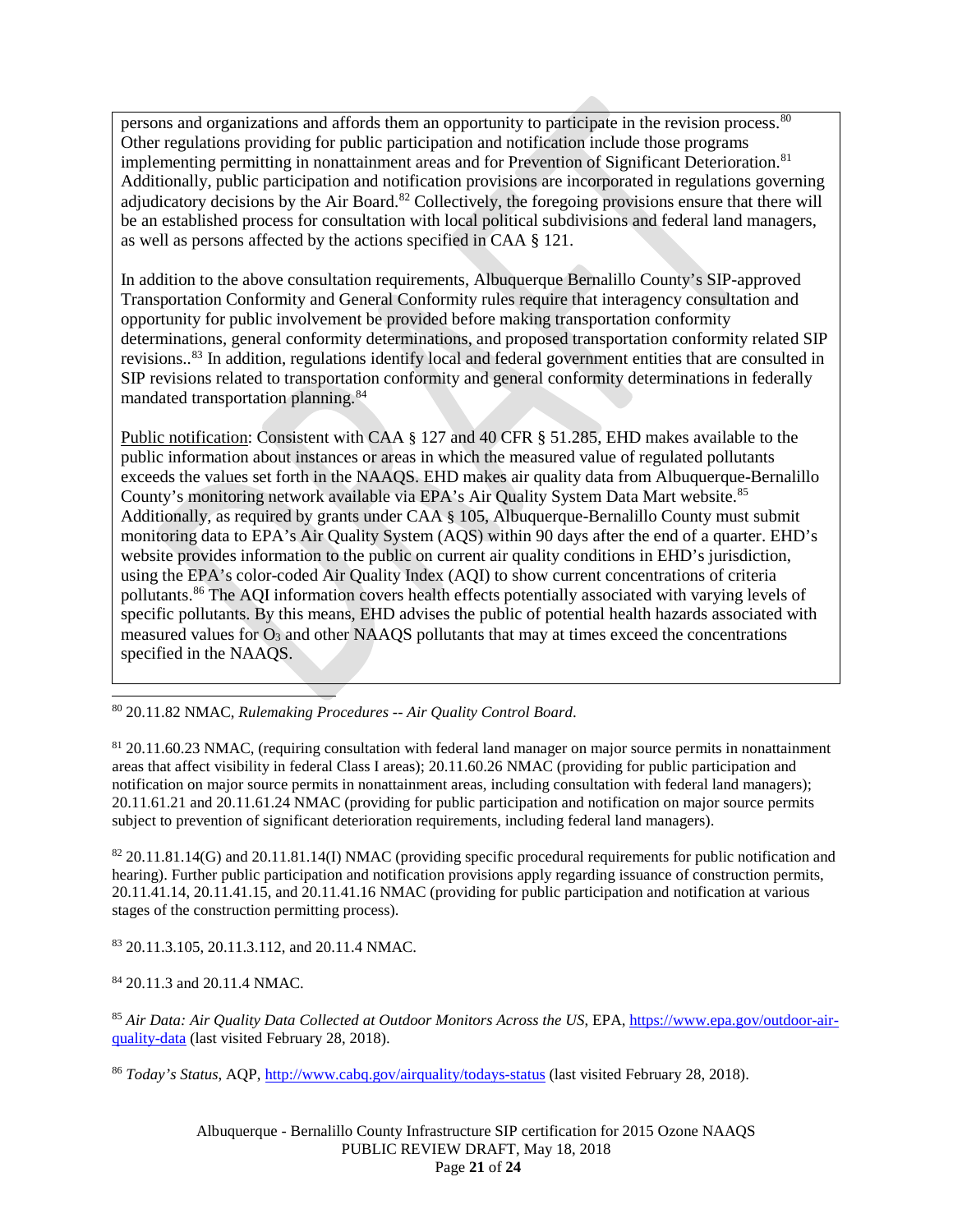EHD's website also provides links to additional EPA web-based information tools on criteria pollutant emission sources, past air quality data trends, and forecasts of future air quality conditions.<sup>[87](#page-21-0)</sup> By linking to these EPA resources, EHD further advises the public about criteria pollutants, local air quality conditions and the potential health hazards that may arise from such conditions.

In addition to the above measures, EHD and the Air Board promote public awareness of measures that can prevent instances in which measured values of criteria pollutants exceed values specified in the NAAQS. Promotion of such awareness occurs by offering specific information on how the public can participate in regulatory and other efforts to improve air quality. In particular, EHD and the Air Board follow specific procedures, mandated by regulations, to inform the public of: (1) procedures for members of the public to petition the Air Board for a rulemaking proceeding;<sup>[88](#page-21-1)</sup> (2) time and place of upcoming rulemaking proceedings;<sup>[89](#page-21-2)</sup> (3) procedures for members of the public to participate in rulemakings;<sup>[90](#page-21-3)</sup> and (4) procedures for members of the public to participate in the permitting process.<sup>[91](#page-21-4)</sup> The foregoing regulations require that notices of proceedings be published by particular methods (e.g. in a newspaper of general circulation or on a web page), thus providing interested members of the public an opportunity to be heard during rulemaking and permitting.

EHD and the Air Board further promote the above forms of public participation by providing links on the EHD website to important information about such participation.<sup>[92](#page-21-5)</sup> This web-based information includes: the content of relevant regulations; notices of proceedings; Air Board and EHD contact information; description of the process for filing air quality complaints; descriptions of permitting and compliance programs; and access to full text documents on completed, ongoing or upcoming regulatory proceedings, such as petitions, notices of intent, public comments, and public review drafts of proposed regulations.

Prevention of significant deterioration: EPA has stated that the requirements for this sub-element of an iSIP are the same as the requirements to satisfy Element C of an iSIP submittal, which must comply with CAA § 110(a)(2)(C).<sup>[93](#page-21-6)</sup> Accordingly, please refer to the discussion of Albuquerque-Bernalillo County's PSD program in Element C of this iSIP certification for a description of how the

<span id="page-21-1"></span><sup>88</sup> 20.11.82.18 NMAC, *Rulemaking Procedures -- Air Quality Control Board* (providing that "any person" may petition the Air Board for rulemaking).

<span id="page-21-2"></span><sup>89</sup> 20.11.82.19 NMAC.

<span id="page-21-3"></span><sup>90</sup> 20.11.82.19 NMAC.

<span id="page-21-4"></span> $91$  20.11.41.14 to 20.11.41.16 NMAC (public participation in construction permits); 20.11.42.13 NMAC (public participation in operating permits); 20.11.60.26 NMAC (public participation in permitting in nonattainment areas); 20.11.61.21 NMAC (public participation in permitting for prevention of significant deterioration); and 20.11.81 NMAC, *Adjudicatory Procedures -- Air Quality Control Board*.

<span id="page-21-5"></span><sup>92</sup> *Air Quality*, AQP,<http://www.cabq.gov/airquality> (last visited February 28, 2018

<span id="page-21-6"></span><sup>93</sup> EPA, *Guidance on Infrastructure State Implementation Plan Elements under Clean Air Act* §§ *110(a)(1) and 110(a)(2)*, p. 54, [https://www.epa.gov/sites/production/files/2015-](https://www.epa.gov/sites/production/files/2015-12/documents/guidance_on_infrastructure_sip_elements_multipollutant_final_sept_2013.pdf) [12/documents/guidance\\_on\\_infrastructure\\_sip\\_elements\\_multipollutant\\_final\\_sept\\_2013.pdf](https://www.epa.gov/sites/production/files/2015-12/documents/guidance_on_infrastructure_sip_elements_multipollutant_final_sept_2013.pdf) (last visited February 28, 2018).

> Albuquerque - Bernalillo County Infrastructure SIP certification for 2015 Ozone NAAQS PUBLIC REVIEW DRAFT, May 18, 2018 Page **22** of **24**

<span id="page-21-0"></span> <sup>87</sup> *Apps & Resources*, AQP,<http://www.cabq.gov/airquality/apps-resources> (last visited February 28, 2018).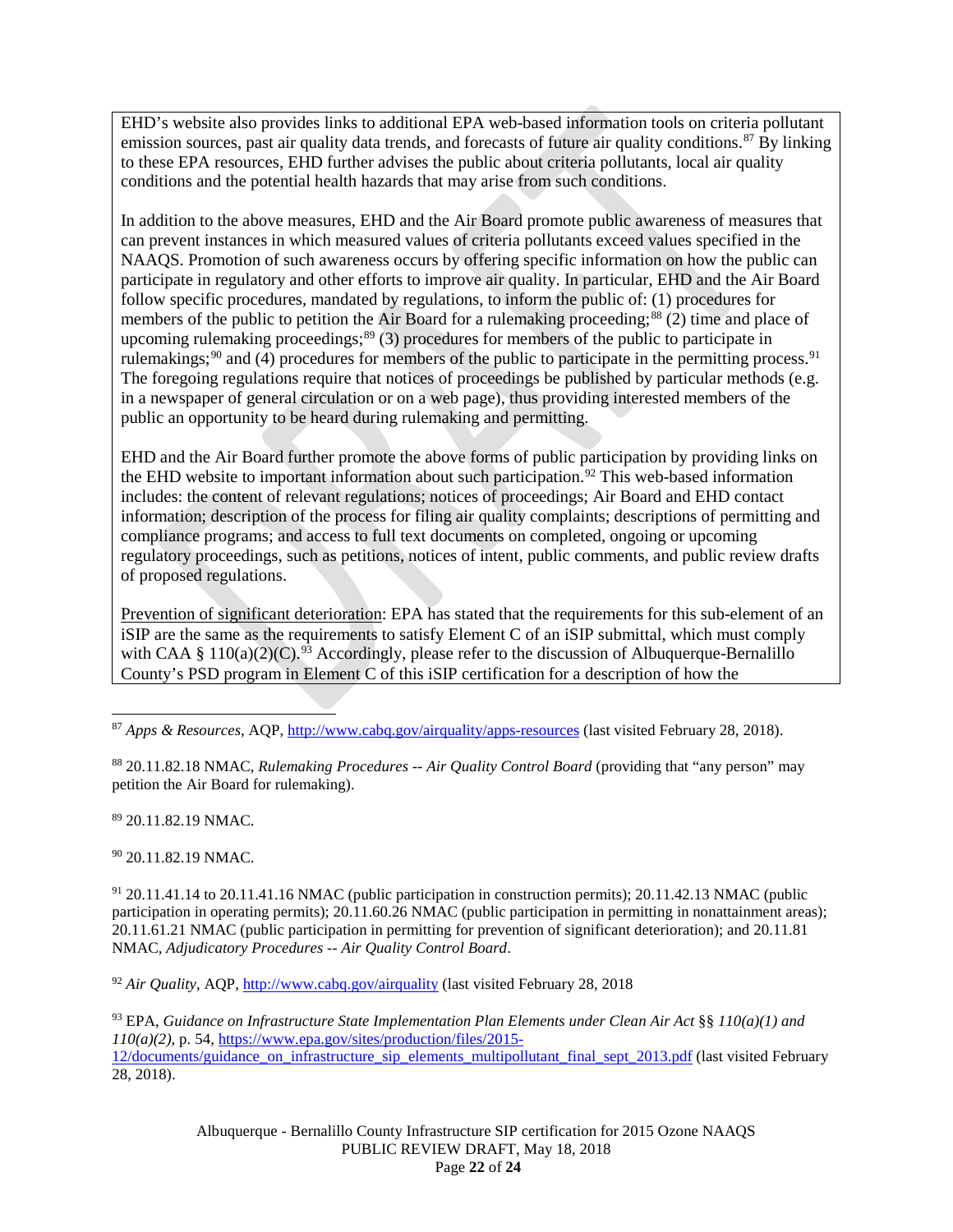Albuquerque Bernalillo County PSD program satisfies iSIP requirements. Additional discussion of PSD programs appears in Element D.

Visibility protection: EPA has stated that state and local air agencies do not need to address this subelement in element J of an iSIP submittal, because a NAAQS revision does not change visibility requirements or impose new visibility protection requirements. Therefore, this element of the iSIP certification does not address the visibility sub-element.<sup>[94](#page-22-0)</sup>

| <b>SECTION</b> | Provide for:                                                                       |
|----------------|------------------------------------------------------------------------------------|
| 110(a)(2)(K)   | (i) the performance of such air quality modeling as the Administrator may          |
|                | prescribe for the purpose of predicting the effect on ambient air quality of any   |
|                | emissions of any air pollutant for which the Administrator has established a       |
|                | national ambient air quality standard, and                                         |
|                | (ii) the submission, upon request, of data related to such air quality modeling to |
|                | the Administrator;                                                                 |
|                |                                                                                    |

Authority to conduct air quality modeling: The Air Act and Ordinances authorize EHD to "develop facts and make investigations and studies" consistent with the Act.<sup>95</sup> These legal provisions provide EHD with necessary authority to develop air quality assessments and conduct modeling to predict the effect on ambient air quality of any emissions of any air pollutant for which a NAAQS has been promulgated. EHD follows EPA guidelines for air dispersion modeling. [96](#page-22-2) EHD utilizes air quality modeling or requires sources to conduct such modeling under several local regulations.<sup>[97](#page-22-3)</sup>

Authority to provide modeling data to EPA: EHD has authority to provide modeling data to EPA upon request and will do so when EHD receives such a request. This authority derives from the same legal provisions, discussed above, that authorize EHD to "develop facts and make investigations and studies" consist with the Air Act and ordinances. Additional authority derives from provisions in the Air Act and Ordinances that require EHD to present "a plan for the regulation, control, prevention or abatement of air pollution" to the Air Board.<sup>[98](#page-22-4)</sup> The Air Board, in turn, approves regulations implementing the air pollution control plan, consistent with standards in the CAA and the New Mexico Air Act.<sup>[99](#page-22-5)</sup> These legal provisions require and authorize development and adoption of plans to attain and maintain the NAAQS -- including generation of modeling data to be provided to EPA. EHD shares modeling data upon request with EPA to assure that Albuquerque Bernalillo County's EPA-approved portion of the New Mexico SIP functions as the above-referenced laws intend.

<span id="page-22-1"></span><sup>95</sup> NMSA 1978, § 74– 2–5.1(A); ROA § 9-5-1-5(B); and Bern. Code § 30-34(b).

<span id="page-22-2"></span><sup>96</sup> 40 CFR, Part 51, Appendix W.

<span id="page-22-3"></span><sup>97</sup> 20.11.3.105 NMAC (modeling undertaken during local transportation conformity process); 20.11.4.159 NMAC (modeling undertaken in determining transportation conformity of federal actions); 20.11.41.13 NMAC (modeling required during construction permit applications); 20.11.42.12 NMAC (for inclusion in operating permit applications); 20.11.60.25 NMAC (modeling required for permitting in nonattainment areas); 20.11.61.17 NMAC (modeling required to prevent significant deterioration of air quality in attainment areas).

<span id="page-22-4"></span><sup>98</sup> NMSA 1978 § 74-2-5.1(H); ROA § 9-5-1-5(I); Bern. Code § 30-34(i).

<span id="page-22-5"></span><sup>99</sup> NMSA § 74-2-5; ROA § 9-5-1-4; Bern. Code § 30-33.

<span id="page-22-0"></span> <sup>94</sup> *Id*., pp. 54 - 55.